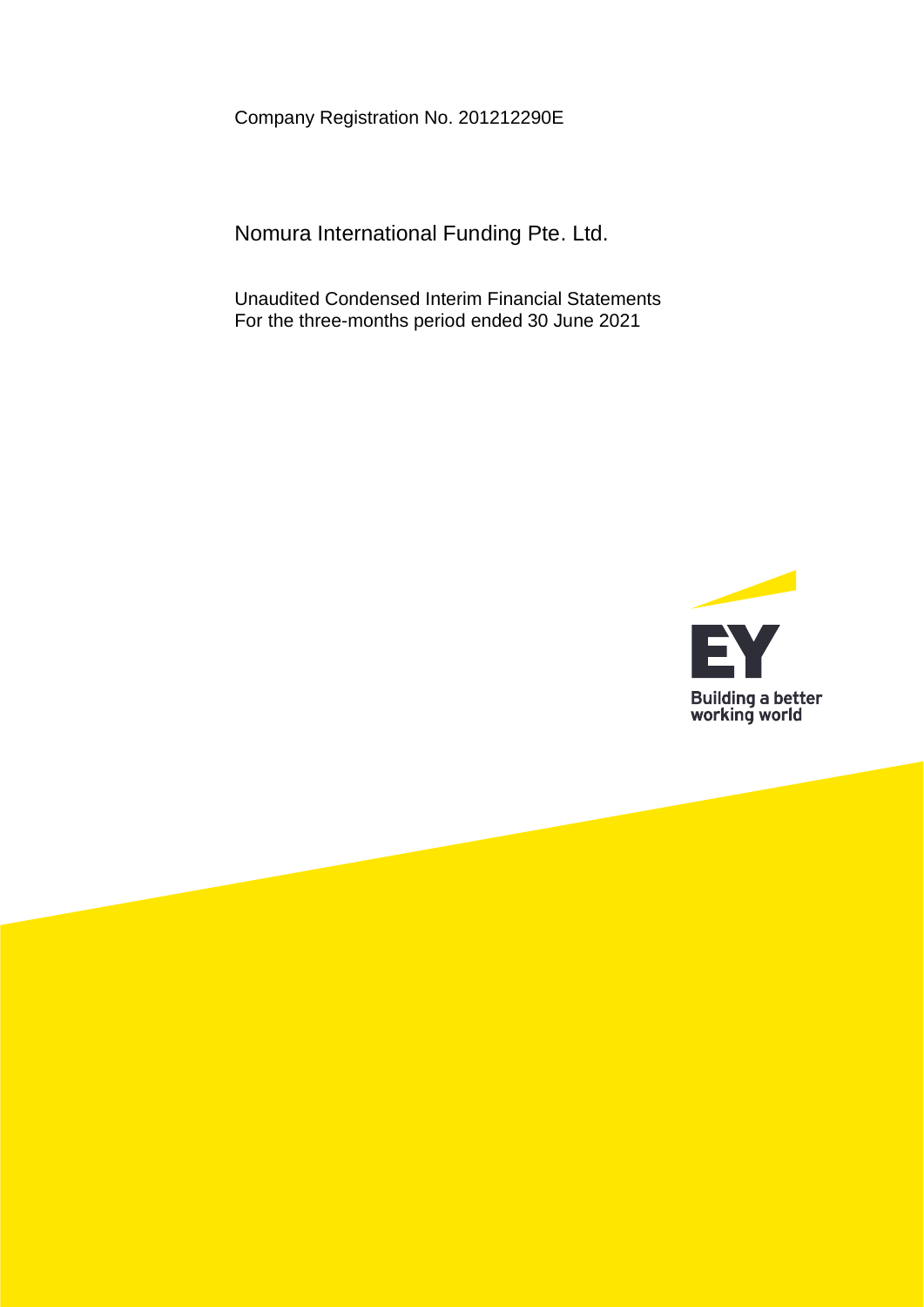#### **Director's report For the three-months period ended 30 June 2021 (unaudited)**

The interim report comprised of the director report and the condensed interim financial statements of Nomura International Funding Pte. Ltd. (the "Company") for the three-months period ended 30 June 2021. The Company is incorporated in Singapore and its registered office is 10 Marina Boulevard, Marina Bay Financial Centre Tower 2, #36-01, Singapore 018983.

#### **Principal activities**

The principal activity of the Company is that of issuance of structured credit, interest rate, equity and foreign exchange linked notes for the global markets international business outside of Japan.

## **Directors**

The directors of the Company in office at the date of this report are:

Alok Vimalkishore Tapadia Christopher Michael Mason Darke Kelvin Ho Teik Chye Kenichiro Asano

# **Risk management**

The Company is exposed to a variety of financial risks, including the effects of changes in foreign exchange rates, interest rates, credit risk and liquidity risk.

Managing these financial risks forms an integral part of the Company's business. The Company's risk management policy encompasses a variety of controls and reporting processes. These include the parameters for the risks that the Company may undertake for the various financial instruments, guidelines for accepting customers and the terms under which customer business is conducted. The Company believes it has effective processes in place to identify measure, monitor and mitigate these financial risks.

The directors monitor closely the funding and operational risk arising from the Covid-19 pandemic. This include the risk relating to the receivables, debt maturity profile and impact of Covid-19 on refinancing risk from new notes issuance. The directors also assessed the going concern of the guarantors to ensure that the guarantors still maintain the ability to support the guaranteed notes.

#### **Going concern**

The interim financial statements are prepared on a going concern basis.

The Directors are not aware of any material uncertainties related to events or conditions that cast doubt about the ability of the Company to continue as a going concern.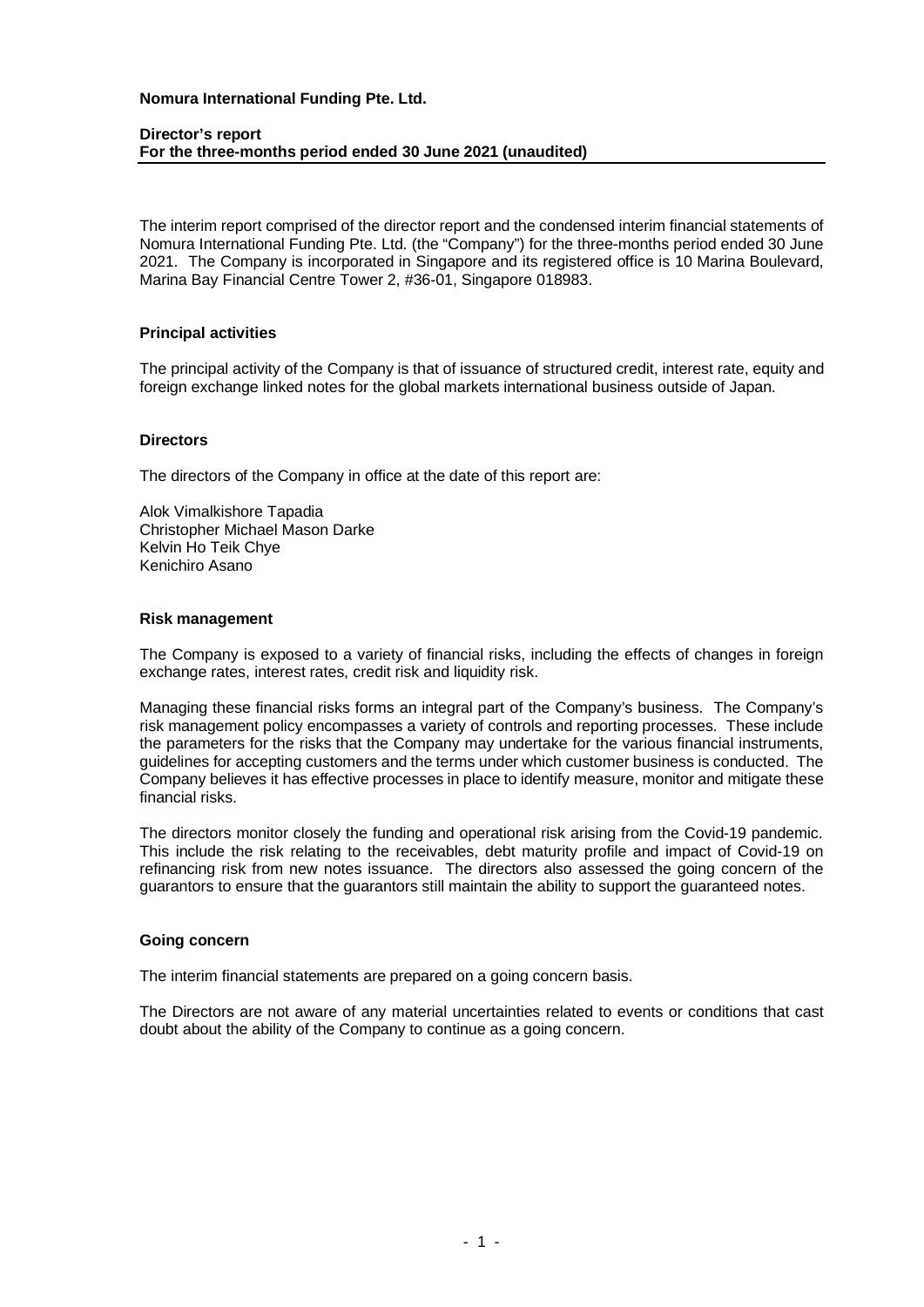#### Director's report For the three-months period ended 30 June 2021 (unaudited)

### Directors' responsibility in respect of the interim financial statements

The Directors confirm that, to the best of their knowledge, the interim financial statements have been prepared in accordance with International Accounting Standard ("IAS 34") and have approved the interim financial statements.

On behalf of the Board of Directors:<br> $\sqrt{2\pi}$ <br>Alok Vimalkishore Tapadia

Director

Singapore 27 August 2021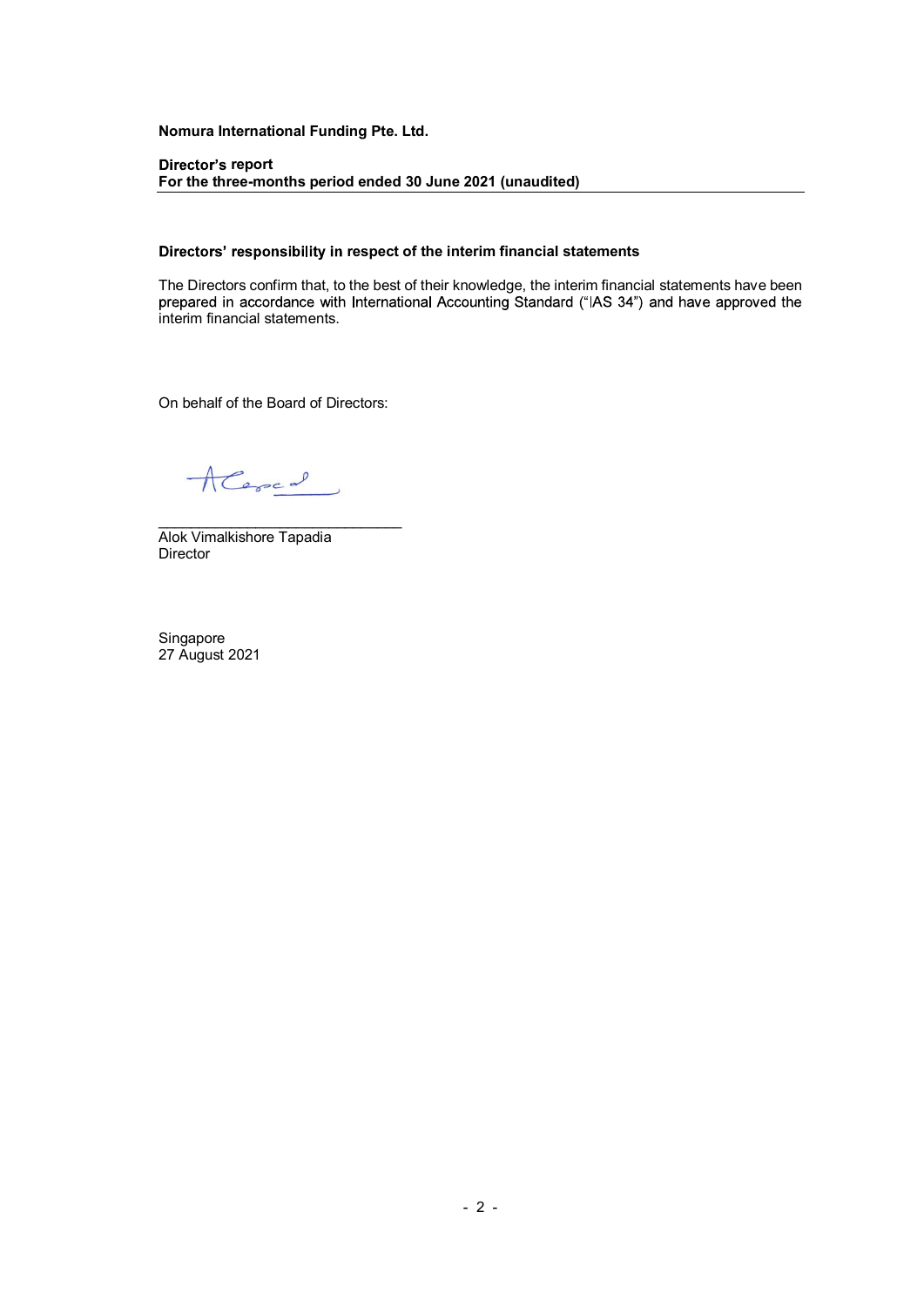#### **Independent review report For the three-months period ended 30 June 2021 (unaudited)**

## **Independent review report to the member of Nomura International Funding Pte. Ltd.**

### **Introduction**

We have reviewed the accompanying interim condensed balance sheet of Nomura International Funding Pte. Ltd. as at 30 June 2021 and the related condensed interim statements of comprehensive income, changes in equity and cash flows for the three months period then ended and explanatory notes. Management is responsible for the preparation and presentation of these interim financial statements in accordance with IAS 34 *Interim Financial Reporting* (IAS 34). Our responsibility is to express a conclusion on these interim condensed financial statements based on our review.

#### **Scope of review**

We conducted our review in accordance with Singapore Standard on Review Engagements 2410, *Review of Interim Financial Information Performed by the Independent Auditor of the Entity.* A review of interim financial information consists of making inquiries, primarily of persons responsible for financial and accounting matters, and applying analytical and other review procedures. A review is substantially less in scope than an audit conducted in accordance with International Standards on Auditing and consequently does not enable us to obtain assurance that we would become aware of all significant matters that might be identified in an audit. Accordingly, we do not express an audit opinion.

### **Conclusion**

Based on our review, nothing has come to our attention that causes us to believe that the accompanying interim condensed financial statements are not prepared, in all material respects, in accordance with IAS 34.

Emer & Soungur

Ernst & Young LLP Public Accountants and Chartered Accountants Singapore

27 August 2021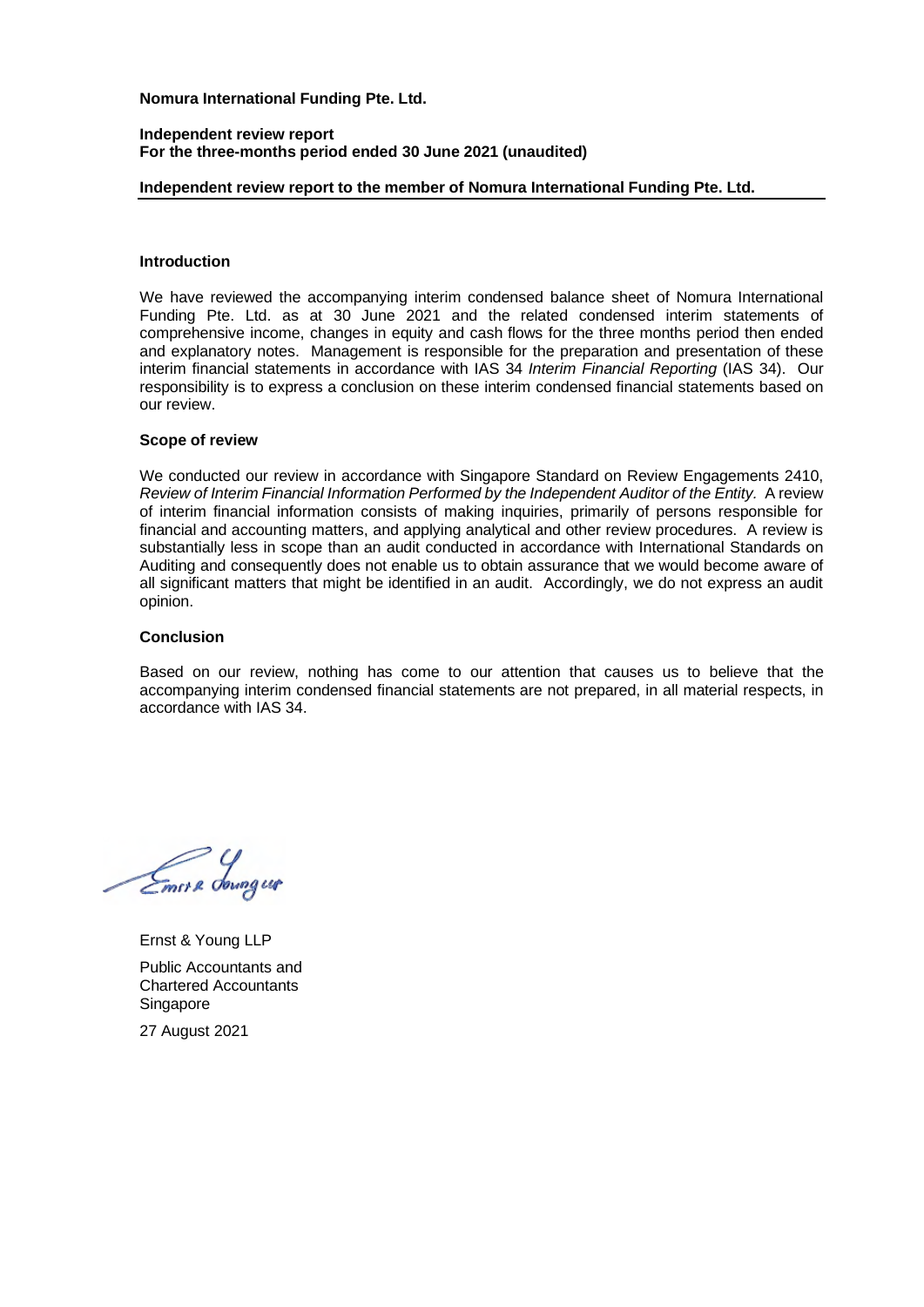#### **Condensed interim statement of comprehensive income For the three-months period ended 30 June 2021 (unaudited)**

|                                                    | <b>Notes</b>        | For the three-<br>months period<br>ended<br>30 June 2021<br><b>USD'000</b> | For the three-<br>months period<br>ended<br>30 June 2020<br><b>USD'000</b> |
|----------------------------------------------------|---------------------|----------------------------------------------------------------------------|----------------------------------------------------------------------------|
| Interest income<br>Interest expense                | 3                   | 41,915<br>(6)                                                              | 64,155<br>(13)                                                             |
| Net interest income                                |                     | 41,909                                                                     | 64,142                                                                     |
| Net losses from trading activities<br>Other income | 4<br>5              | (34, 297)<br>1,873                                                         | (129, 606)<br>65,743                                                       |
| <b>Profit before operating expenses</b>            |                     | 9,485                                                                      | 279                                                                        |
| Staff costs<br>Other operating expenses            | 6<br>$\overline{7}$ | (41)<br>(2, 357)                                                           | (37)<br>(1, 852)                                                           |
| <b>Total operating expenses</b>                    |                     | (2,398)                                                                    | (1,889)                                                                    |
| Less: Allowance for impairment                     | 8                   | (372)                                                                      | (720)                                                                      |
| Profit/(loss) before taxation                      |                     | 6,715                                                                      | (2, 330)                                                                   |
| Taxation                                           |                     | (1, 149)                                                                   | 389                                                                        |
| Profit/(loss) for the period                       |                     | 5,566                                                                      | (1, 941)                                                                   |
| Other comprehensive loss                           |                     | (18, 163)                                                                  | (131, 093)                                                                 |
| Total comprehensive loss for the period            |                     | (12, 597)                                                                  | (133, 034)                                                                 |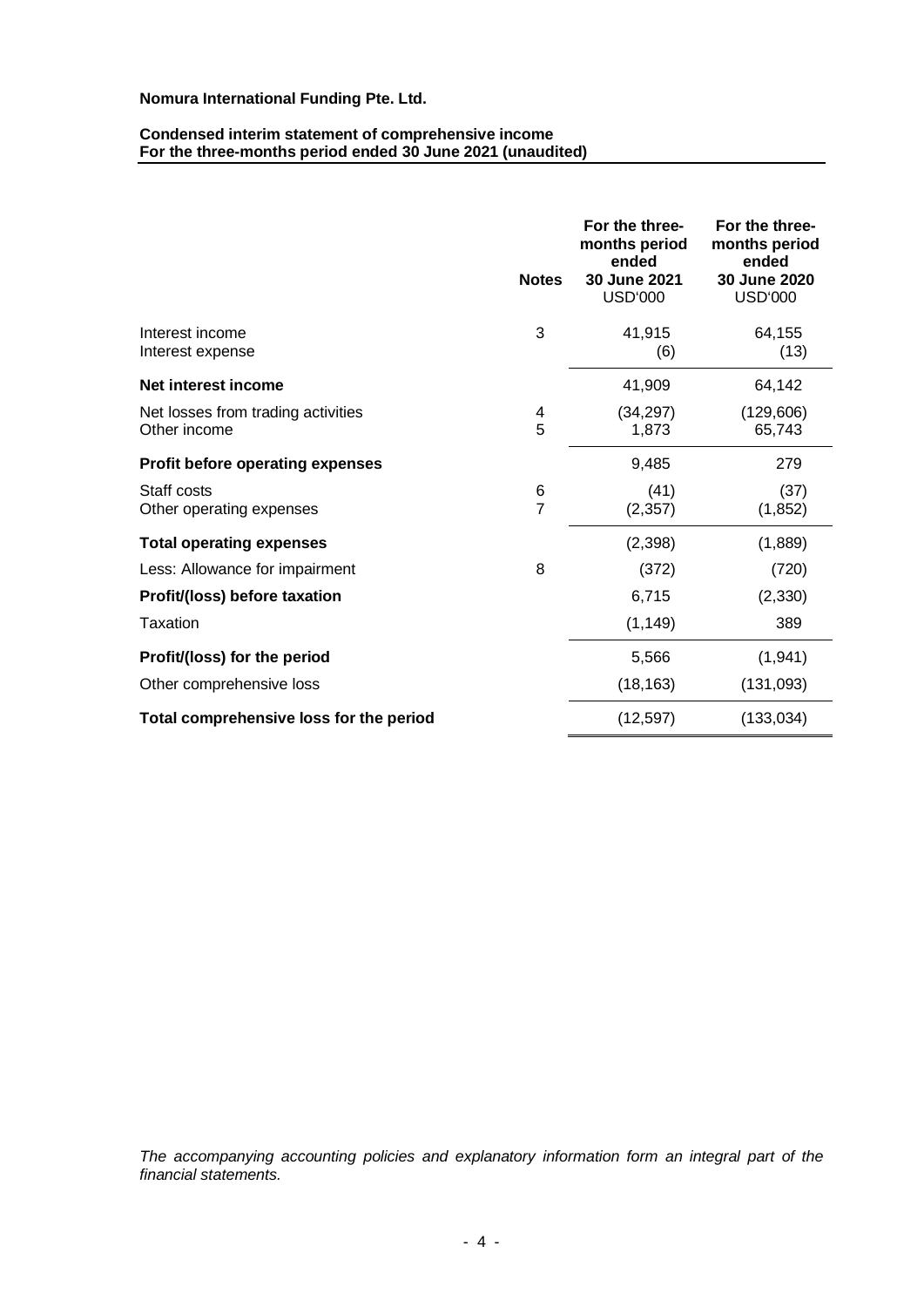#### **Condensed interim balance sheet As at 30 June 2021 (unaudited)**

|                                                                                                                    | <b>Notes</b> | As at 30 June<br>2021<br><b>USD'000</b> | As at 31 March<br>2021<br><b>USD'000</b> |
|--------------------------------------------------------------------------------------------------------------------|--------------|-----------------------------------------|------------------------------------------|
| <b>Assets</b>                                                                                                      |              |                                         |                                          |
| Cash and cash equivalents<br>Derivative financial instruments<br>Financial assets designated at fair value through | 9<br>17(a)   | 290,322<br>4,329,366                    | 376,724<br>3,998,235                     |
| profit or loss<br>Loans                                                                                            | 10<br>11     | 30,561                                  | 28,159                                   |
| Other assets<br>Right-of-use assets                                                                                | 12           | 10,690,773<br>603,261<br>13             | 10,714,276<br>593,469<br>14              |
| Deferred tax asset                                                                                                 | 9            | 49,737                                  | 46,676                                   |
|                                                                                                                    |              | 15,994,033                              | 15,757,553                               |
| <b>Liabilities</b>                                                                                                 |              |                                         |                                          |
| Derivative financial instruments<br><b>Other liabilities</b>                                                       | 17(a)<br>13  | 4,627,677<br>42,920                     | 4,436,209<br>50,217                      |
| Financial liabilities designated at fair value through<br>profit or loss                                           | 14           | 11,103,974                              | 11,036,861                               |
|                                                                                                                    |              | 15,774,571                              | 15,523,287                               |
| <b>Net assets</b>                                                                                                  |              | 219,462                                 | 234,266                                  |
|                                                                                                                    |              |                                         |                                          |
| Shareholder's equity                                                                                               |              |                                         |                                          |
| Share capital<br><b>Accumulated losses</b><br>Own credit reserve                                                   | 16           | 450,000<br>(9,763)<br>(220, 775)        | 450,000<br>(13, 122)<br>(202, 612)       |
|                                                                                                                    |              | 219,462                                 | 234,266                                  |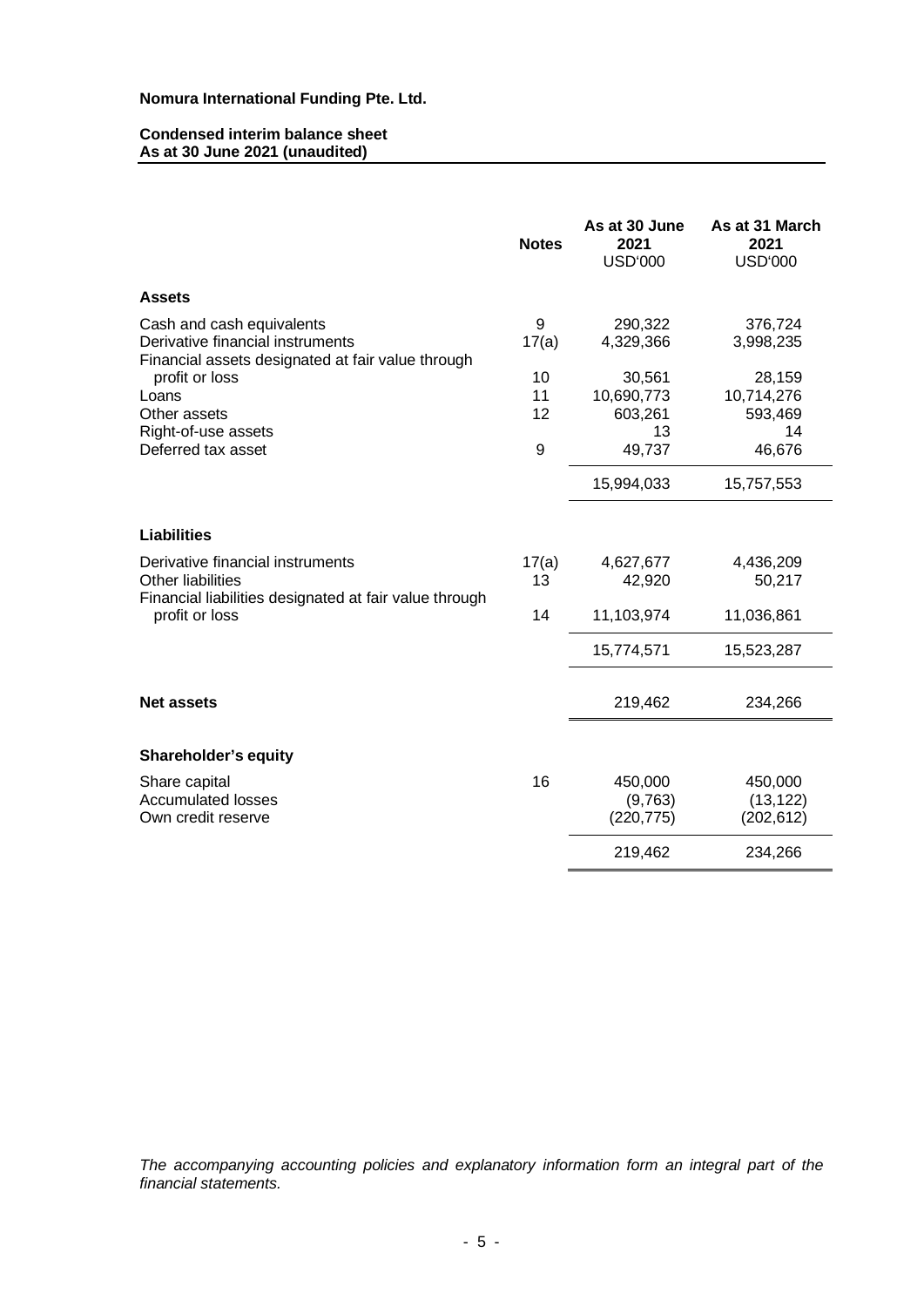### **Condensed interim statement of changes in equity For the three-months period ended 30 June 2021 (unaudited)**

|                                                                                                                       | <b>Notes</b> | For the three-<br>months period<br>ended<br>30 June 2021<br><b>USD'000</b> | For the three-<br>months period<br>ended<br>30 June 2020<br><b>USD'000</b> |
|-----------------------------------------------------------------------------------------------------------------------|--------------|----------------------------------------------------------------------------|----------------------------------------------------------------------------|
| <b>Issued capital</b>                                                                                                 |              |                                                                            |                                                                            |
| Issued and fully paid:                                                                                                |              |                                                                            |                                                                            |
| Balance at the beginning and end of period                                                                            | 16           | 450,000                                                                    | 190,000                                                                    |
| <b>Accumulated losses</b>                                                                                             |              |                                                                            |                                                                            |
| Balance at the beginning of period<br>Profit/(loss) for the period<br>Transferred from own credit reserve to retained |              | (13, 122)<br>5,566                                                         | (19,053)<br>(1,941)                                                        |
| earnings during the period                                                                                            |              | (2, 207)                                                                   | 6,919                                                                      |
| Balance at the end of period                                                                                          |              | (9,763)                                                                    | (14, 075)                                                                  |
| Own credit reserves                                                                                                   |              |                                                                            |                                                                            |
| Balance at the beginning of period<br>Movement during the period, net of deferred tax                                 |              | (202, 612)<br>(18, 163)                                                    | 288,651<br>(131,093)                                                       |
| Balance at the end of period                                                                                          |              | (220, 775)                                                                 | 157,558                                                                    |
| <b>Total equity</b>                                                                                                   |              | 219,462                                                                    | 333,483                                                                    |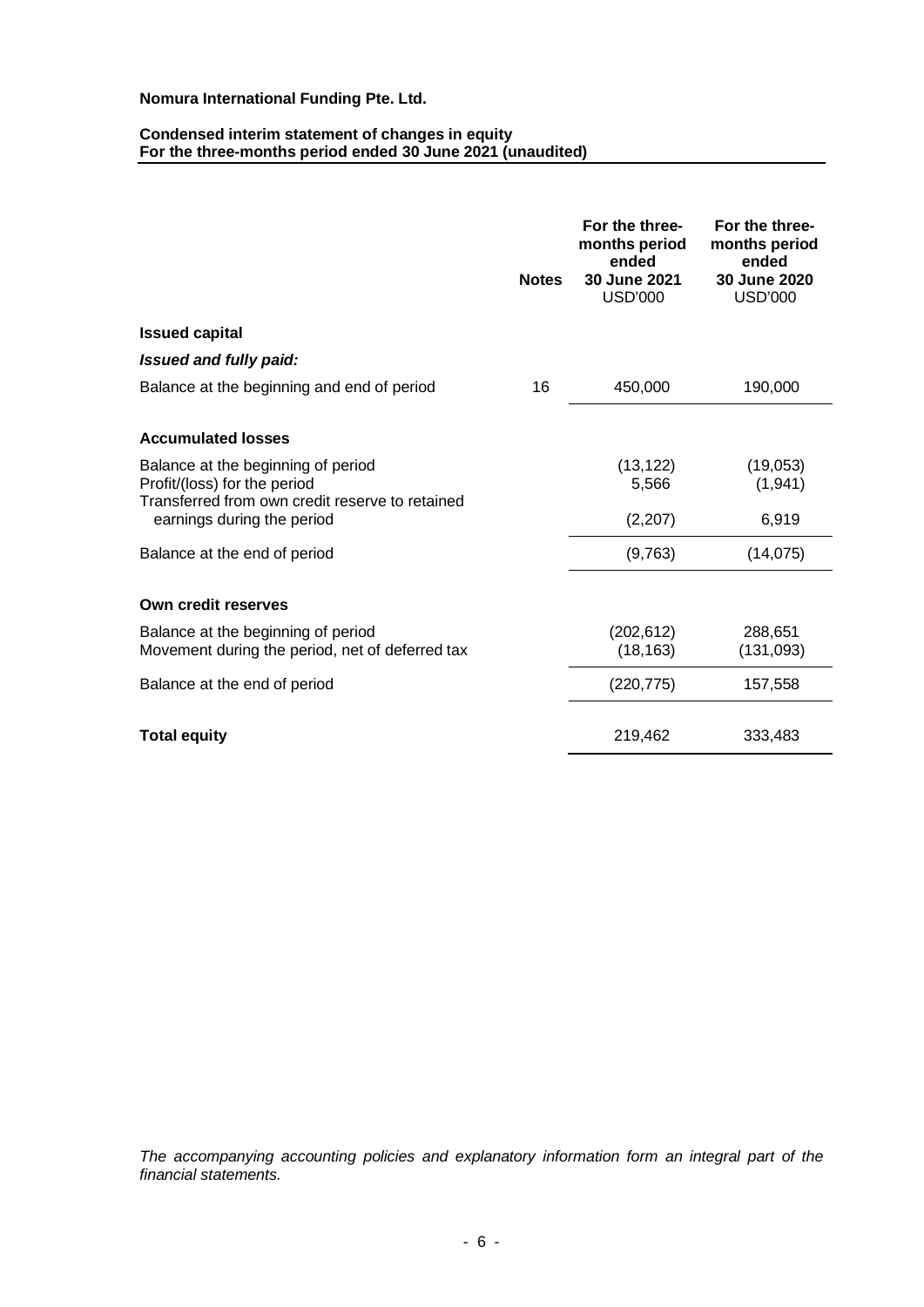# **Condensed Interim cash flow statement For the three-months period ended 30 June 2021 (unaudited)**

|                                                                                                                                       | For the three-<br>months period<br>ended<br>30 June 2021<br><b>USD'000</b> | For the three-<br>months period<br>ended<br>30 June 2020<br><b>USD'000</b> |
|---------------------------------------------------------------------------------------------------------------------------------------|----------------------------------------------------------------------------|----------------------------------------------------------------------------|
| Cash flows from operating activities                                                                                                  |                                                                            |                                                                            |
| Profit/(loss) before taxation                                                                                                         | 6,715                                                                      | (2, 330)                                                                   |
| Adjustments for:                                                                                                                      |                                                                            |                                                                            |
| Allowance for impairment<br>Interest income<br>Interest expense<br>Depreciation of right-of-use assets                                | 372<br>(41, 915)<br>6<br>1                                                 | 720<br>(64, 155)<br>13<br>1                                                |
| Operating cash flows before working capital changes                                                                                   | (34, 821)                                                                  | (65, 751)                                                                  |
| (Increase)/decrease in:                                                                                                               |                                                                            |                                                                            |
| Loans<br>Other assets<br>Financial assets designated at fair value through profit or                                                  | 23,131<br>(10,009)                                                         | (1,633,630)<br>(4,886)                                                     |
| loss                                                                                                                                  | (2, 402)                                                                   | (2,811)                                                                    |
| Increase/(decrease) in:                                                                                                               |                                                                            |                                                                            |
| <b>Other liabilities</b><br>Derivative financial instruments, net<br>Financial liabilities designated at fair value through profit or | (7, 287)<br>(139, 663)                                                     | 124,307<br>(193, 149)                                                      |
| loss                                                                                                                                  | 42,571                                                                     | 1,188,964                                                                  |
| Cash flows used in operating activities                                                                                               | (128, 480)                                                                 | (586, 956)                                                                 |
| Interest received<br>Interest paid<br>Tax paid                                                                                        | 42,132<br>(6)<br>(37)                                                      | 67,786<br>(13)<br>(12)                                                     |
| Net cash flow used in operating activities                                                                                            | (86, 391)                                                                  | (519, 195)                                                                 |
| Cash flows used in financing activity                                                                                                 |                                                                            |                                                                            |
| Payment of principal portion of lease liability                                                                                       | (11)                                                                       |                                                                            |
| Net cash flows used in financing activity                                                                                             | (11)                                                                       |                                                                            |
|                                                                                                                                       |                                                                            |                                                                            |
| Net decrease in cash and cash equivalents for the period                                                                              | (86, 402)                                                                  | (519, 195)                                                                 |
| Cash and cash equivalents at beginning of period                                                                                      | 376,724                                                                    | 627,983                                                                    |
| Cash and cash equivalents at end of period (Note 9)                                                                                   | 290,322                                                                    | 108,788                                                                    |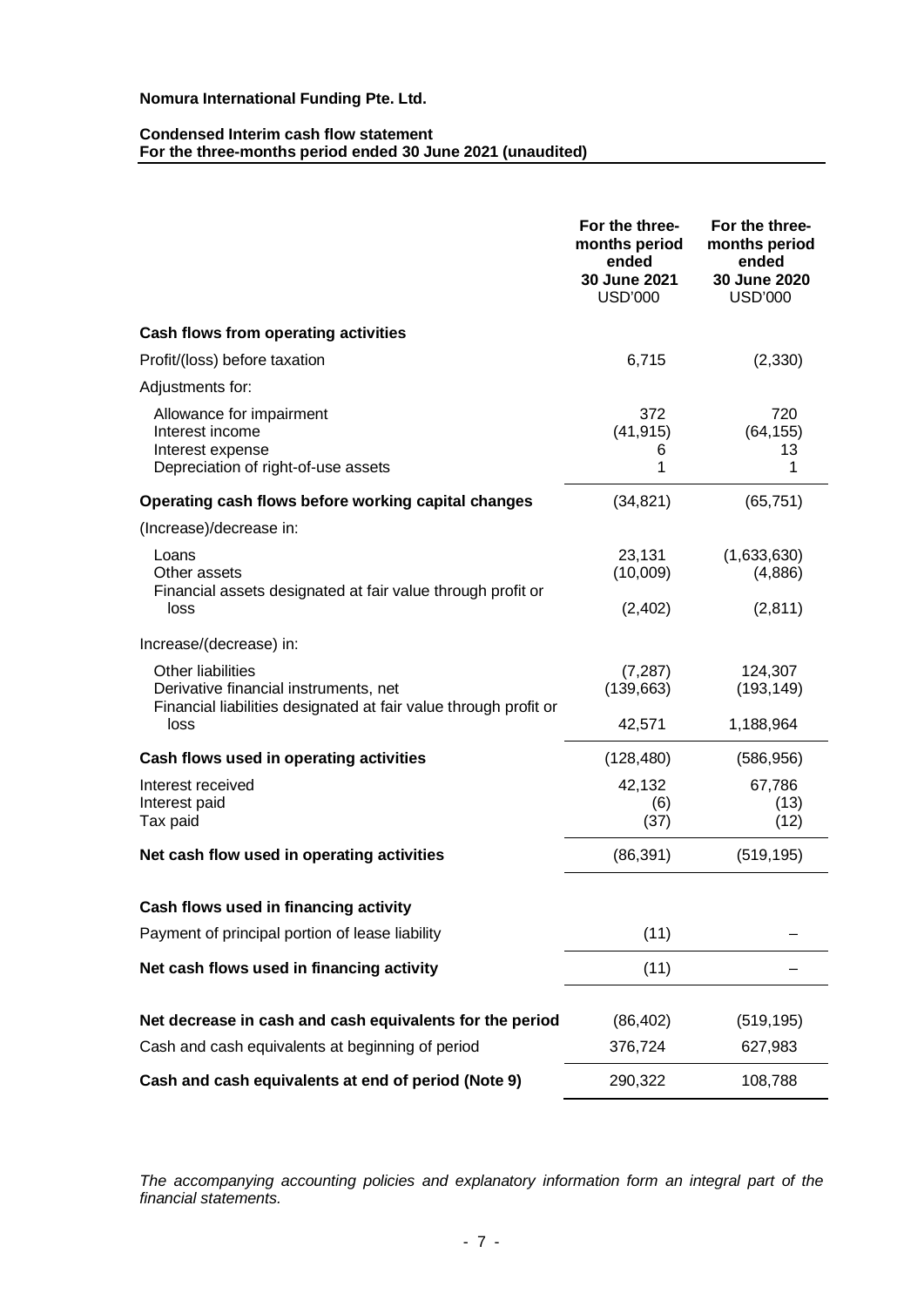## **Notes to the condensed interim financial statements For the three-months period ended 30 June 2021 (unaudited)**

### **1. Corporate information**

Nomura International Funding Pte. Ltd. (the "Company") was incorporated on 17 May 2012. The Company is a private limited company incorporated in Singapore. Its immediate and ultimate holding company is Nomura Holdings Inc., incorporated in Japan.

The registered office of the Company is located at 10 Marina Boulevard, Marina Bay Financial Centre Tower 2, #36-01, Singapore 018983.

The principal activity of the Company is that of issuance of structured credit, equity, interest rate and foreign exchange linked notes for the global markets international business outside of Japan.

## **2. Summary of significant accounting policies**

#### 2.1 *Basis of preparation*

The condensed interim financial statements of the Company for the three-months period ended 30 June 2021 have been prepared in accordance with IAS 34 *Interim Financial Reporting*. The condensed interim financial statements do not include all the information and disclosures required in the annual financial statements, and should be read in conjunction with the Company's audited financial statements as at 31 March 2021.

The financial statements have been prepared on a historical cost basis, except as disclosed in the accounting policies below.

The financial statements are presented in United States dollars ("USD" or "US\$") and all values in the tables are rounded to the nearest thousand (USD'000) except when otherwise indicated.

#### 2.2 *Changes in accounting policies*

The accounting policies adopted are consistent with those of the previous financial year except in the current financial year, the Company has adopted all the new and revised standards that are effective for annual periods beginning on or after 1 April 2020. The adoption of these standards and interpretations did not have any effect on the financial performance or position of the Company.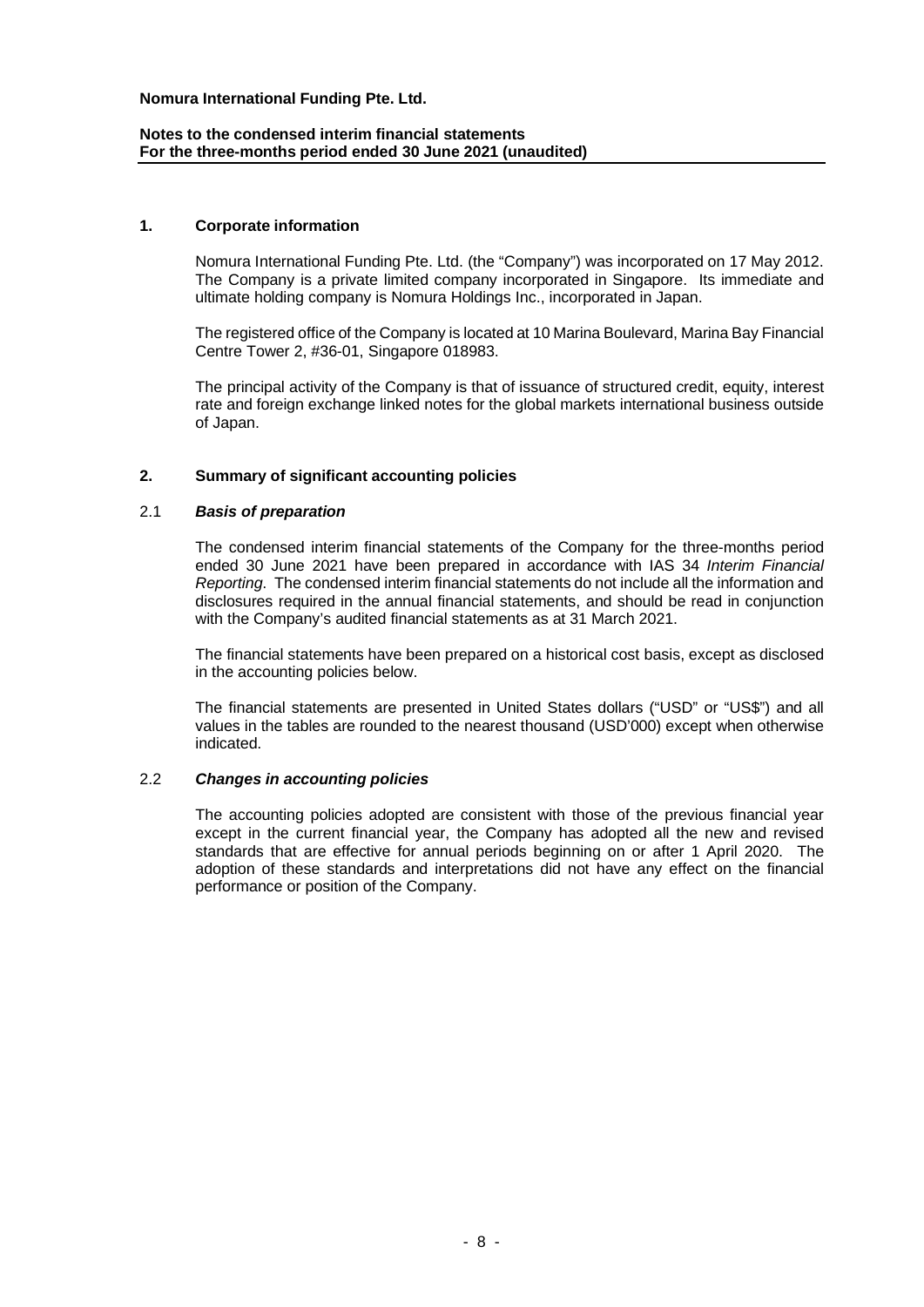# **Notes to the condensed interim financial statements For the three-months period ended 30 June 2021 (unaudited)**

# **2. Summary of significant accounting policies (cont'd)**

# 2.3 *Impact of standards issued but not yet effective*

The Company has not adopted the following standards that have been issued but not yet effective:

| <b>Description</b>                                                             | <b>Effective for annual</b><br>periods beginning on<br>or after |
|--------------------------------------------------------------------------------|-----------------------------------------------------------------|
| Amendments resulting from Annual improvements to IFRS<br>Standards 2018 - 2020 |                                                                 |
| Amendments to IFRS 3 Reference to the Conceptual                               | 1 January 2022                                                  |
| Framework                                                                      | 1 January 2022                                                  |
| Amendments to IAS 16 Property, Plant and Equipment -                           |                                                                 |
| Proceeds before Intended Use                                                   | 1 January 2022                                                  |
| Amendments to IAS 37 Onerous Contracts - Costs of Fulfilling a<br>Contract     | 1 January 2022                                                  |
| Amendments to IAS 1 Classification of Liabilities as Current or                |                                                                 |
| <b>Non-Current</b>                                                             | 1 January 2023                                                  |

The directors expect that the adoption of the standards above will have no material impact on the financial statements in the period of initial application.

# 2.4 *Significant accounting estimates and judgements*

The preparation of the Company's financial statements requires management to make judgements, estimates and assumptions that affect the reported amounts of revenues, expenses, assets and liabilities and the disclosure of contingent liabilities at the end of each reporting period. Uncertainty about these assumptions and estimates could result in outcomes that require a material adjustment to the carrying amount of the asset or liability affected in the future periods. The impact of COVID-19 are reflected in market assumptions and inputs to the extent that they relate to such estimates used for the measurement of financial assets and liabilities. However, given the ongoing and evolving COVID-19 developments it is not reasonably possible that all potential future events were considered or known as of the date of the preparation of financial statements.

*Key sources of estimation uncertainty*

#### (a) Impairment losses on financial assets

Allowance for impairment of financial assets is determined in accordance with Note 2.9. This requires management's experience and judgement in relation to the forward looking assumptions used in the expected credit loss allowance computation to evaluate various factors such as economic indicators, significant increase in credit risk, business prospects, timing and amount of future cash flows.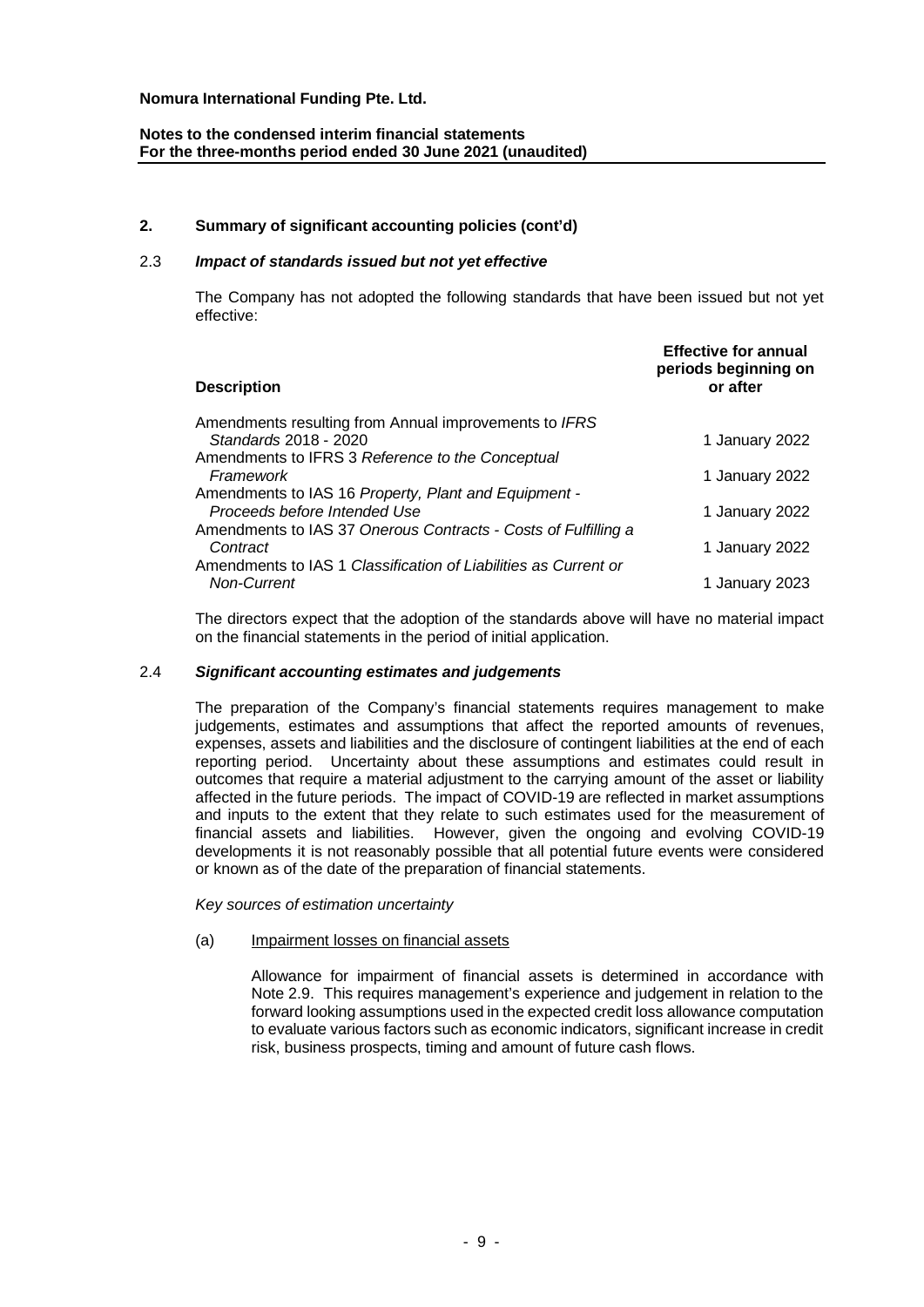# **Notes to the condensed interim financial statements For the three-months period ended 30 June 2021 (unaudited)**

# **2. Summary of significant accounting policies (cont'd)**

## 2.4 *Significant accounting estimates and judgements (cont'd)*

*Key sources of estimation uncertainty (cont'd)*

### (b) Fair value of financial instruments

The fair value financial instruments that are not quoted in active markets are determined using valuation techniques. Where valuation techniques (e.g. models) are used to determine fair value, they are validated and periodically reviewed by qualified personnel independent of the area that created them. All models are validated by an independent model validation group before they are used and models are calibrated to ensure that outputs reflect actual data and comparative market prices. To the extent practical, models will use observable data.

However, certain input parameters such as credit risks (both own and counterparty), volatilities and correlations may require management to make estimates. Changes in assumptions about the input parameters may affect the reported fair value of financial instruments.

In addition, the impact of the COVID-19 pandemic has resulted in significant market volatility resulting in movements in credit spreads used in determining the OCA curve as well as other market input parameters. The impact on the credit spreads may impact the OCA curve which is used for the purpose of calculating the OCA that forms part of the fair value of the financial liabilities designated at fair value through profit or loss.

#### *Transition from LIBOR to alternative rate indices*

The Nomura Group has established a firmwide LIBOR transition programme to manage the transition away from these IBORs which includes transitions to alternative reference rates i.e. risk-free rates (RFRs). Developments on IBOR may potentially impact the assumptions and estimates of the fair value of the financial instruments upon adoption of the RFRs.

#### (c) Taxes

Significant judgement is involved in determining the Company's provision for taxation. There are certain transactions and computations for which the ultimate tax determination is uncertain during the ordinary course of business. The Company recognises liabilities for expected tax issues based on estimates of whether additional taxes will be due. Where the final tax outcome of these matters is different from the amounts that were initially recognised, such differences will impact the income tax and deferred tax provisions in the financial year in which such determination is made.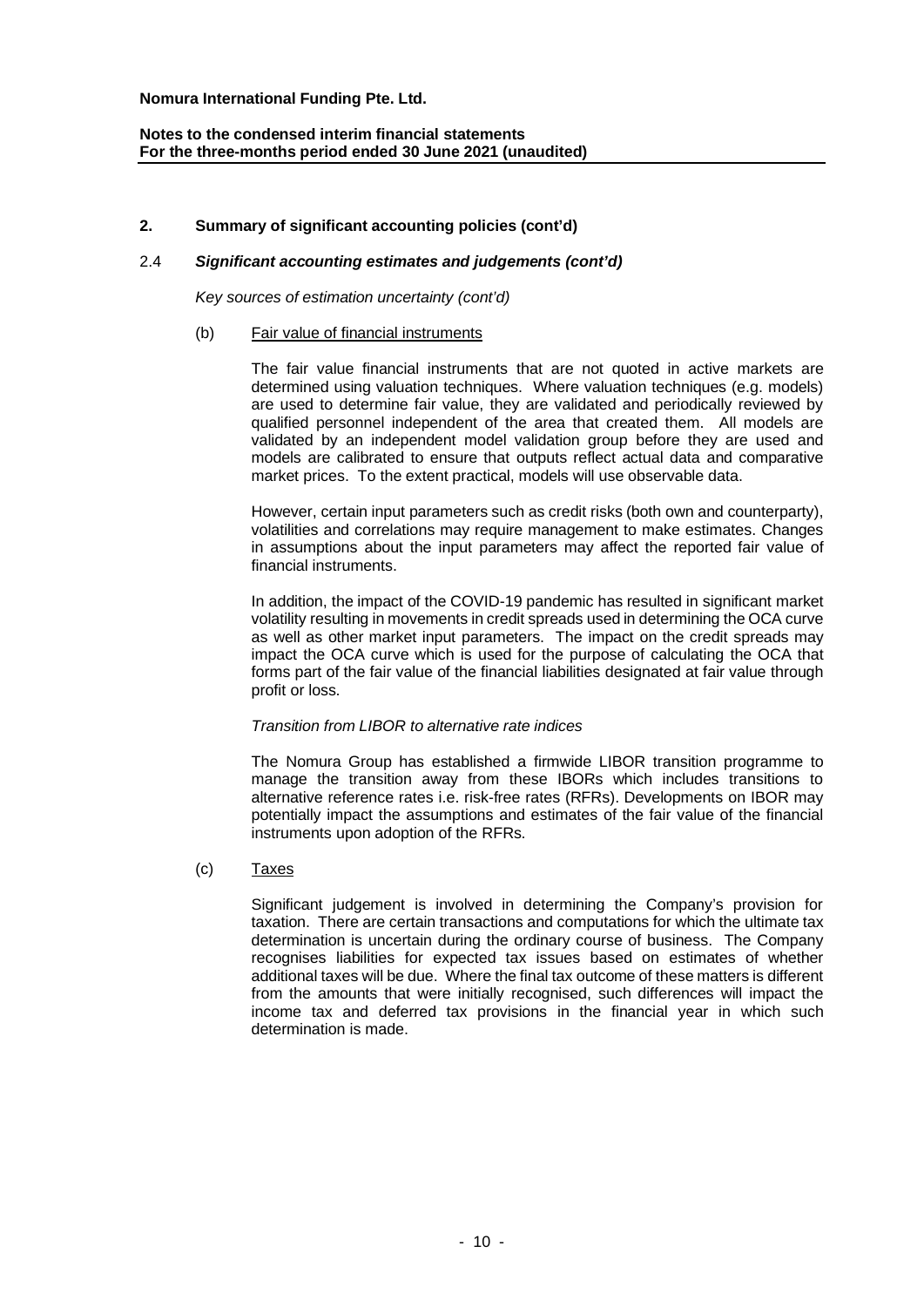# **Notes to the condensed interim financial statements For the three-months period ended 30 June 2021 (unaudited)**

## **2. Summary of significant accounting policies (cont'd)**

## 2.4 *Significant accounting estimates and judgements (cont'd)*

*Key sources of estimation uncertainty (cont'd)*

(c) Taxes (cont'd)

Deferred tax assets are recognised for all deductible temporary differences to the extent that it is probable that taxable profit will be available against which the deductible temporary differences can be utilised. Significant management judgement is required to determine the amount of deferred tax assets that can be recognised, based upon the likely timing and level of future taxable profits together with future tax planning strategies.

#### 2.5 *Functional currency*

The functional currency of the Company is the US\$. The Company is of the opinion that the US\$ reflects the economic substance of the underlying events and circumstances relevant to the Company.

#### 2.6 *Foreign currencies*

Transactions in foreign currencies are measured and recorded on initial recognition in the functional currency at exchange rates approximating those ruling at the transaction dates. Monetary assets and liabilities denominated in foreign currencies are translated at the rate of exchange ruling at the end of the reporting period. Non-monetary items that are measured in terms of historical cost in a foreign currency are translated using the exchange rates as at dates of the initial transactions. Non-monetary items measured at fair value in a foreign currency are translated using the exchange rates at the date when the fair value was measured.

Exchange differences arising on the settlement of monetary items or on translating monetary items at the end of the reporting period are recognised in profit or loss.

#### 2.7 *Cash and cash equivalents*

Cash and cash equivalents comprise cash balances held with banks with reputable standing and hence are subject to an insignificant risk of changes in value.

## 2.8 *Financial assets*

#### *Initial recognition and measurement*

Financial assets are classified, at initial recognition, as subsequently measured at amortised cost and fair value through profit or loss. The Company determines the classification of its financial assets at initial recognition. The classification of financial assets at initial recognition depends on the financial asset's contractual cash flow characteristics and the Company's business model for managing them.

When financial assets are recognised initially, they are measured at fair value, plus, in the case of financial assets not at fair value through profit or loss, directly attributable transactions costs. Transaction costs of financial assets carried at fair value through profit or loss are expensed in profit or loss.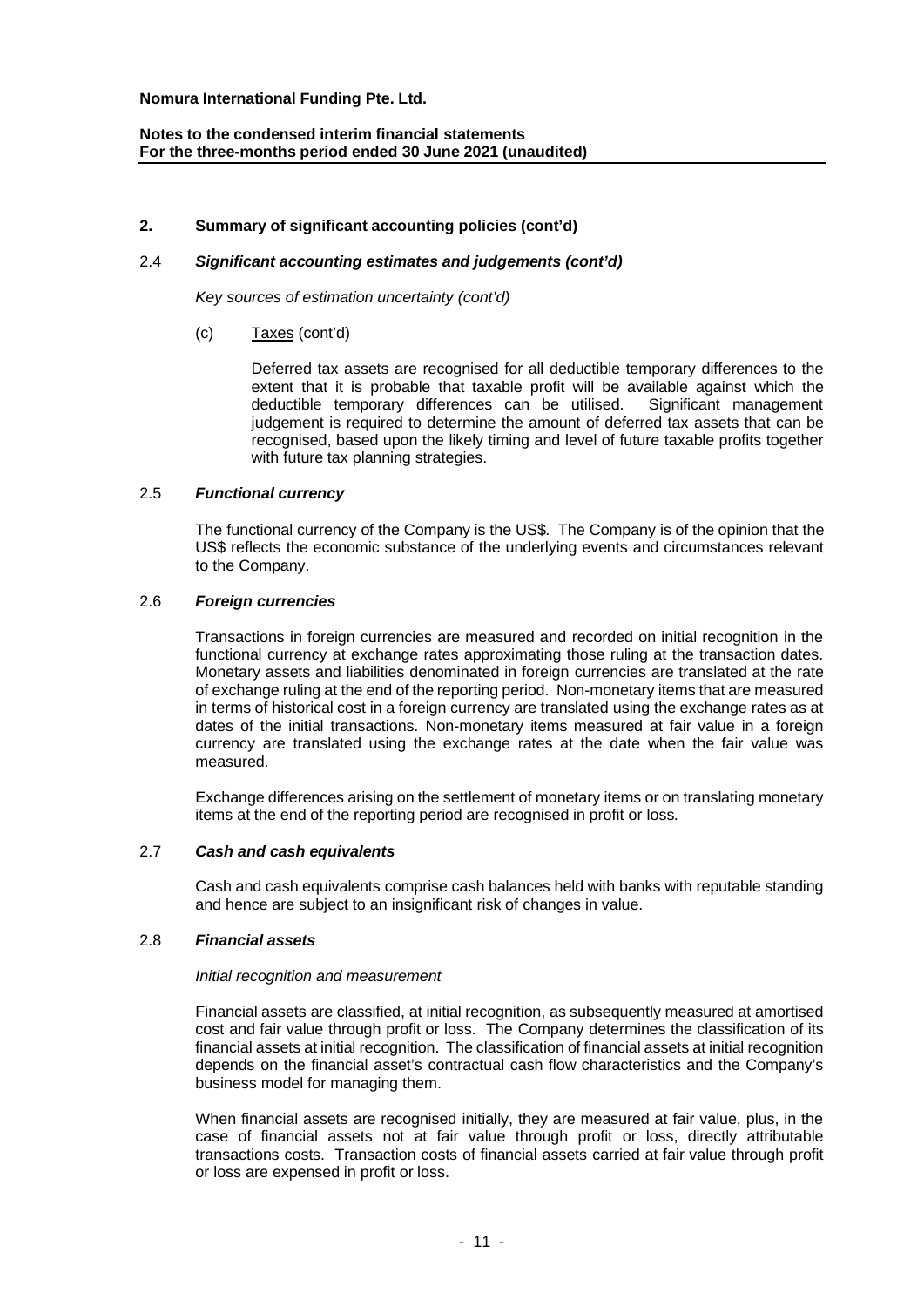# **Notes to the condensed interim financial statements For the three-months period ended 30 June 2021 (unaudited)**

# **2. Summary of significant accounting policies (cont'd)**

# 2.8 *Financial assets (cont'd)*

#### *Subsequent measurement*

The subsequent measurement of financial assets depends on their classification as follows:

#### (a) Financial assets at fair value through profit or loss

Financial assets at fair value through profit or loss includes financial assets held for trading and designated upon initial recognition as at fair value through profit or loss. All derivatives that are held-for-trading are fair value through profit or loss. Financial assets designated at fair value through profit or loss are fully funded over-the-counter equity options which are risk managed on a fair value basis where the Company elects the fair value option.

Subsequent to initial recognition, financial assets in this category are measured at fair value with gains or losses arising from changes in fair value recognised in profit or loss within "net losses from trading activities".

#### (b) Financial assets at amortised cost

The Company measures financial assets at amortised cost if both of the following conditions are met:

- The financial asset is held within a business model with the objective to hold financial assets in order to collect contractual cash flows; and
- The contractual terms of the financial asset give rise on specified dates to cash flows that are solely payments of principal and interest on the principal amount outstanding.

Financial assets at amortised cost are subsequently measured using the effective interest method and are subject to impairment. Gains and losses are recognised in profit or loss when the asset is derecognised or impaired, and through amortisation process.

Financial assets at amortised cost are subsequently measured using the effective interest method and are subject to impairment. Gains and losses are recognised in profit or loss when the asset is derecognised or impaired, and through amortisation process. Financial assets at amortised cost include loans, receivables from third parties and receivables from related companies that are held for the collection of contractual cash flows.

#### *Regular way purchase or sale of a financial asset*

All regular way purchases and sales of financial assets are recognised or derecognised on the trade date i.e., the date that Company commits to purchase or sell the asset. Regular way purchases or sales are purchases or sales of financial assets that require delivery of assets within the financial period generally established by regulation or convention in the marketplace concerned.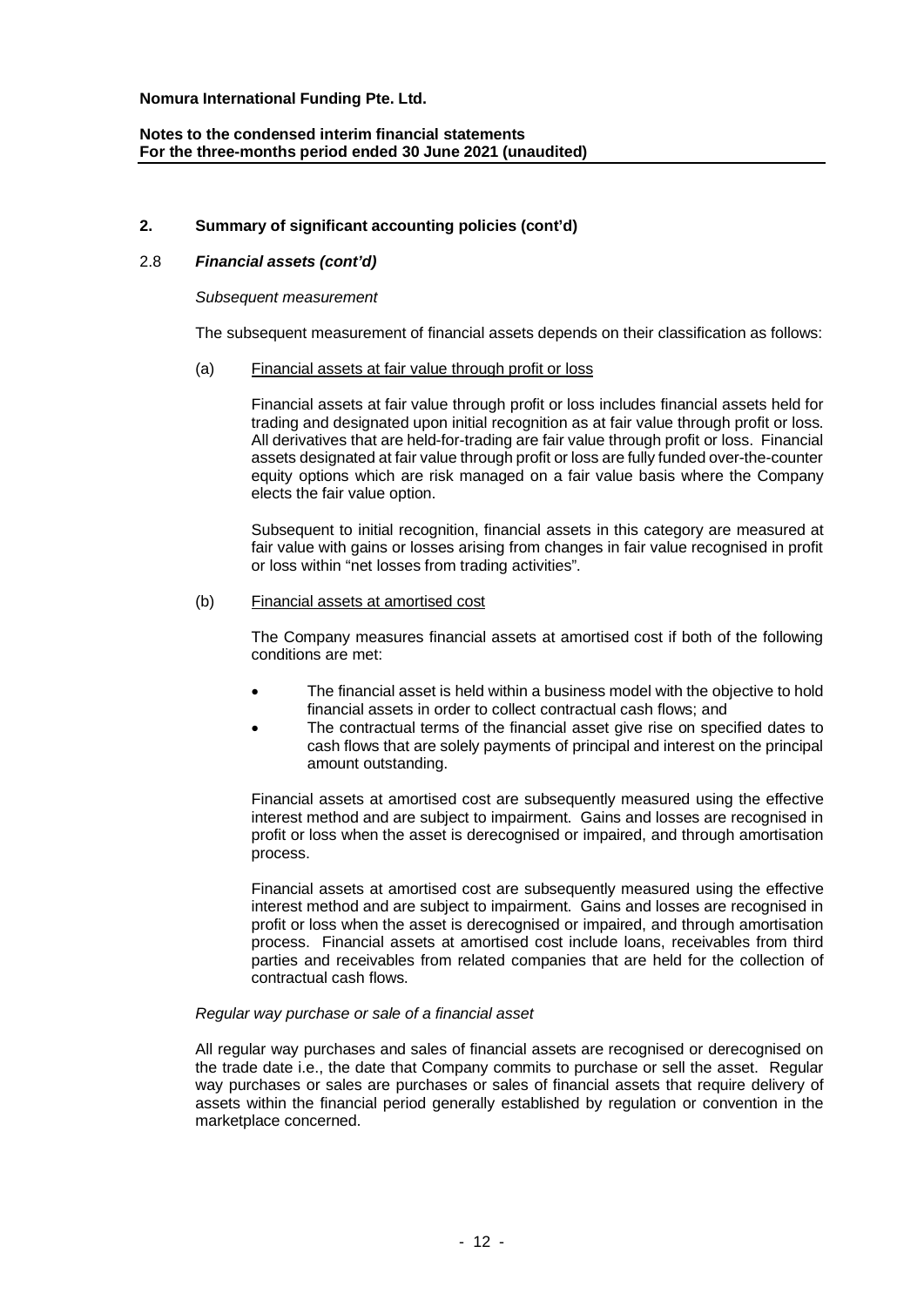# **Notes to the condensed interim financial statements For the three-months period ended 30 June 2021 (unaudited)**

# **2. Summary of significant accounting policies (cont'd)**

# 2.8 *Financial assets (cont'd)*

#### *De-recognition*

A financial asset (or, where applicable a part of a financial asset or part of a group of similar financial assets) is derecognised where:

- The contractual rights to receive cash flows from the asset have expired;
- The Company retains the contractual rights to receive cash flows from the asset, but has assumed an obligation to pay them in full without material delay to a third party under a "pass-through" arrangement; or
- The Company has transferred its rights to receive cash flows from the asset and either: (a) has transferred substantially all the risks and rewards of the asset; or (b) has neither transferred nor retained substantially all the risks and rewards of the asset, but has transferred control of the asset.

Where the Company has transferred its rights to receive cash flows from an asset and has neither transferred nor retained substantially all the risks and rewards of the asset nor transferred control of the asset, the asset is recognised to the extent of the Company's continuing involvement in the asset. In that case, the Company recognises an associated liability. The transferred asset and the associated liability are measured on a basis that reflects the rights and obligations that the Company has retained. Continuing involvement that takes the form of a guarantee over the transferred asset is measured at the lower of the original carrying amount of the asset and the maximum amount of consideration that the Company could be required to repay.

Where continuing involvement takes the form of a written and/or purchased option on the transferred asset, the extent of the Company's continuing involvement is the amount of the transferred asset that the Company may repurchase, except that in the case of a written put option on an asset measured at fair value, the extent of the Company's continuing involvement is limited to the lower of the fair value of the transferred asset and the option exercise price.

On derecognition of a financial asset in its entirety, the differences between the carrying amount and the sum of: (a) the consideration received (including any new asset obtained less any new liability assumed); and (b) any cumulative gains or losses that have been recognised directly in other comprehensive income is recognised in profit or loss.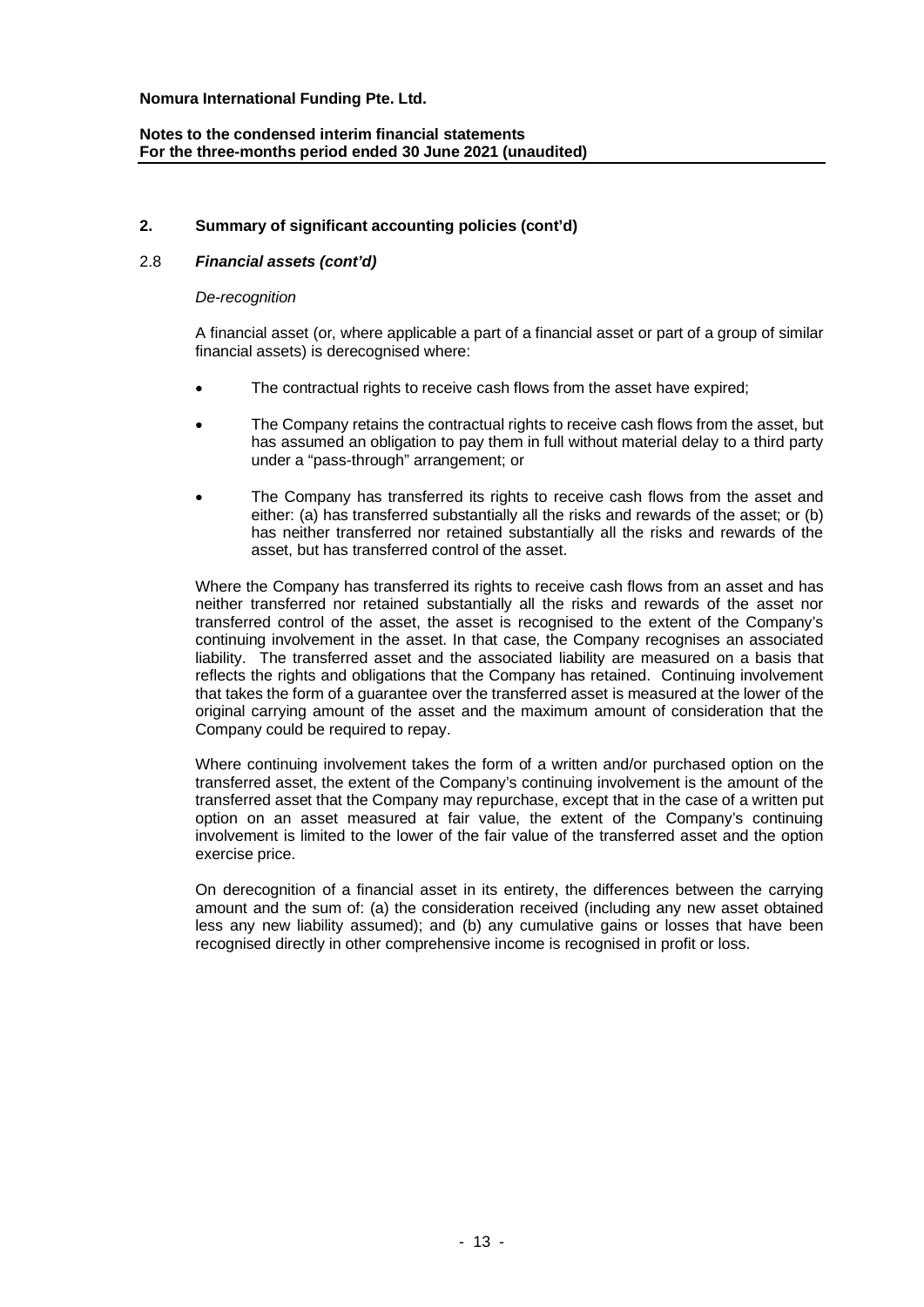# **Notes to the condensed interim financial statements For the three-months period ended 30 June 2021 (unaudited)**

# **2. Summary of significant accounting policies (cont'd)**

## 2.9 *Impairment of financial assets*

#### *General ECL impairment model*

The Company leverages the Nomura Group's models/parameters used for Basel reporting purposes, where feasible and available, with modifications to align to IFRS 9 requirements. Under this model, the ECL associated with a financial asset is typically a product of its probability of default ("PD"), loss given default ("LGD") and exposure at default ("EAD") discounted using the original effective interest rate to the reporting date.

- PD PDs are sourced from industry data and validated based on historical experience, incorporating forward-looking scenarios.
- LGD LGDs are determined by class of financial instrument based on historical experience of loss and recovery rates for similar financial instruments and other relevant industry data. Adjustments are made to reflect impact of collateral and integral credit enhancements.
- EAD EAD is based on the current gross carrying value of the financial instruments, with adjustments made for significant scheduled or potential repayment and drawdowns.

ECL models are subject to an independent assurance process, which is managed by the Risk Model Validation Group ("RMVG"), and are also reviewed regularly for its logic and conceptual soundness, together with the integrity of model inputs and outputs.

#### *Assessment of significant increase in credit risk*

Under the General ECL impairment model, determination of whether a significant increase in credit risk has occurred at each reporting date is primarily through observed changes in internal credit ratings between initial recognition and reporting date, which is more than prespecified thresholds.

Non-credit impaired exposures more than 30 days past due are considered to have experienced a significant increase in credit risk, and are transferred to Stage 2.

Exposures are transferred back to Stage 1 when they no longer meet the criteria for a significant increase in credit risk.

The Company considers "low credit risk" to meet all of the following criteria.

- Low default risk possess an investment grade credit rating using a combination of internal and external credit rating model;
- The obligor has a strong capacity in the short term to meet its obligations;
- Expectations that adverse change in economic and business conditions will not necessary reduce the ability of the obligor to meet its obligations.

The Company applies low credit risk simplifications for cash balances with banks, reverse repurchase agreements and receivables from related companies. For the loans and advances carried at amortised cost, due to the low default history, days past due is used as backstop if there is a significant increase in credit risk.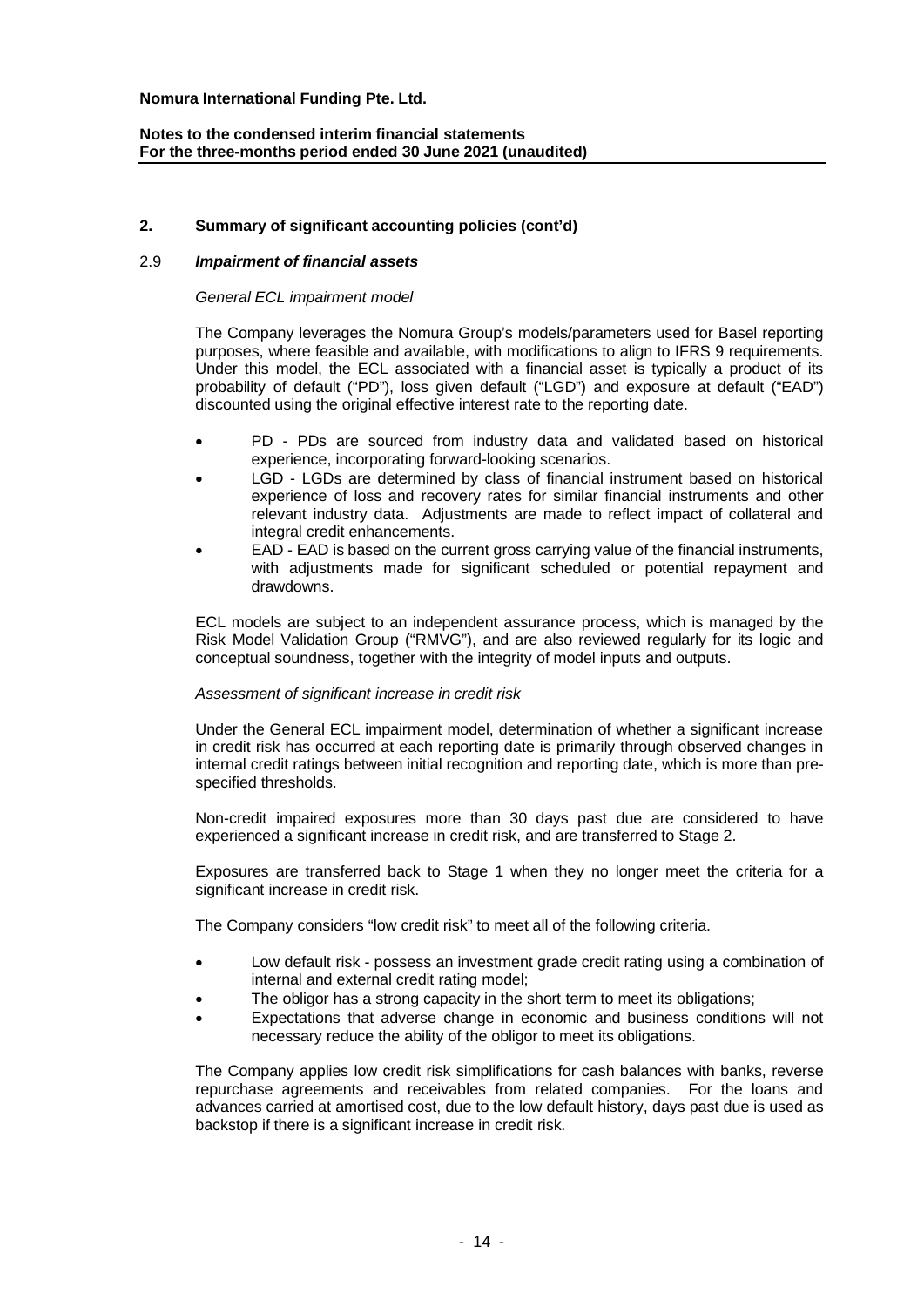# **Notes to the condensed interim financial statements For the three-months period ended 30 June 2021 (unaudited)**

# **2. Summary of significant accounting policies (cont'd)**

# 2.9 *Impairment of financial assets (cont'd)*

*Definition of default for credit-impaired financial assets*

Exposures are classified as Stage 3 if these are deemed to be credit-impaired or have demonstrated objective evidence of default as at the reporting date.

The Company uses the following criteria to determine whether there is evidence of default:

- Default or delinquency in interest or principal payments
- Granting of a concession to existing contractual terms for economic or legal reasons relating to the borrower's financial difficulty
- Bankruptcy filings, liquidation or other winding-up or cessation of business of an obligor or other similar situations

Exposures which are 90 days or more past due are considered to be credit impaired, and are transferred to Stage 3.

Exposures that are credit-impaired are classified as Stage 3 and could be upgraded to Stage 1 or Stage 2 if supported by repayment capability, cash flows and financial position of the borrower and it is unlikely that the exposure will be classified again as credit-impaired in the future.

#### *Expected Life*

When measuring Stage 2 or 3 ECL, cash flows over the expected remaining life of the financial asset are considered. The expected life for this purpose is the maximum contractual period over which the Company is exposed to credit risk from the financial instrument.

#### *Governance framework*

ECL models are subject to an independent assurance process, which is managed by the Risk Model Validation Group ("RMVG"), and are also reviewed regularly. This assurance process covers the review of the underlying ECL methodology including its logic and conceptual soundness, together with the integrity of model inputs and outputs.

#### *Simplified ECL impairment model*

Simplified ECL impairment model is applied to trade receivables, other receivables and other assets.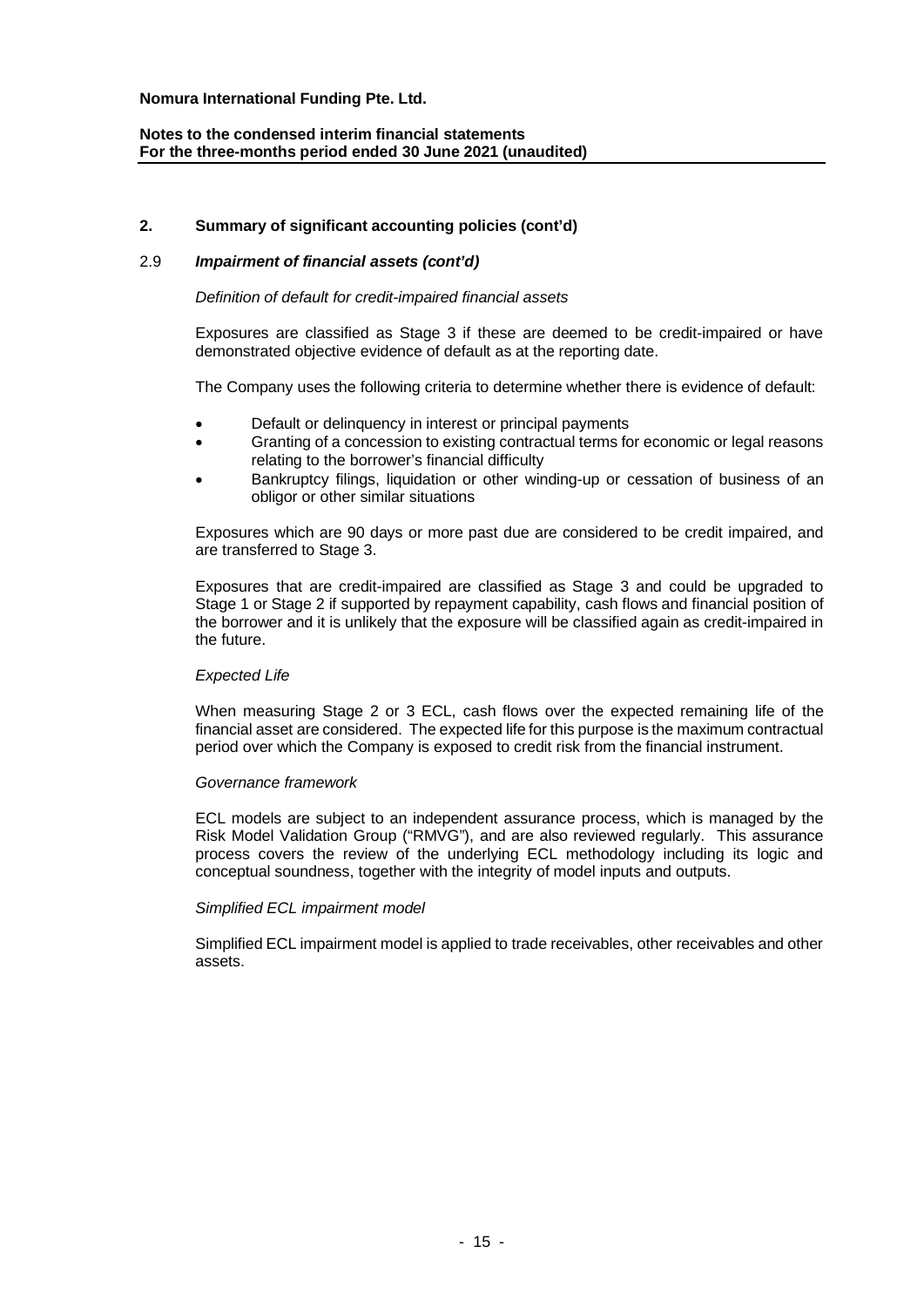# **Notes to the condensed interim financial statements For the three-months period ended 30 June 2021 (unaudited)**

# **2. Summary of significant accounting policies (cont'd)**

#### 2.10 *Financial liabilities*

#### *Initial recognition and measurement*

Financial liabilities are recognised when, and only when, the Company becomes a party to the contractual provisions of the financial instrument. In addition, they are not generally recognised unless one of the parties has performed or the contract is a derivative contract not exempted from the scope of IFRS 9. The Company determines the classification of its financial liabilities at initial recognition.

All financial liabilities are recognised initially at fair value plus in the case of financial liabilities not at fair value through profit or loss, directly attributable transaction costs.

#### *Subsequent measurement*

The subsequent measurement of financial liabilities depends on their classifications as follows:

#### (a) Financial liabilities at fair value through profit or loss

Financial liabilities at fair value through profit or loss include financial liabilities heldfor-trading and financial liabilities designated at fair value through profit or loss. Financial liabilities are classified as held-for-trading if they are acquired for the purpose of selling in the near term. This category includes derivative financial instruments entered into by the Company that are not designated as hedging instruments in hedge relationships. Separated embedded derivatives are also classified as held-for-trading unless they are designated as effective hedging instruments. Financial liabilities designated at fair value through profit or loss includes structured notes issued by the company which are risk managed on a fair value basis and fully funded derivative contracts where initial investment of greater than 90% of the notional of the embedded derivative has been received where the Company elects the fair value option.

Subsequent to initial recognition, financial liabilities at fair value through profit or loss are measured at fair value. Any gains or losses arising from changes in fair value of the financial liabilities are recognised in profit or loss. Any gains or losses arising from changes in own credit risk of notes issued are recognised in the other comprehensive income.

#### (b) Financial liabilities at amortised cost

After initial recognition, financial liabilities that are not carried at fair value through profit or loss are subsequently measured at amortised cost using the effective interest method. Gains and losses are recognised in profit or loss when the liabilities are derecognised, and through the amortisation process.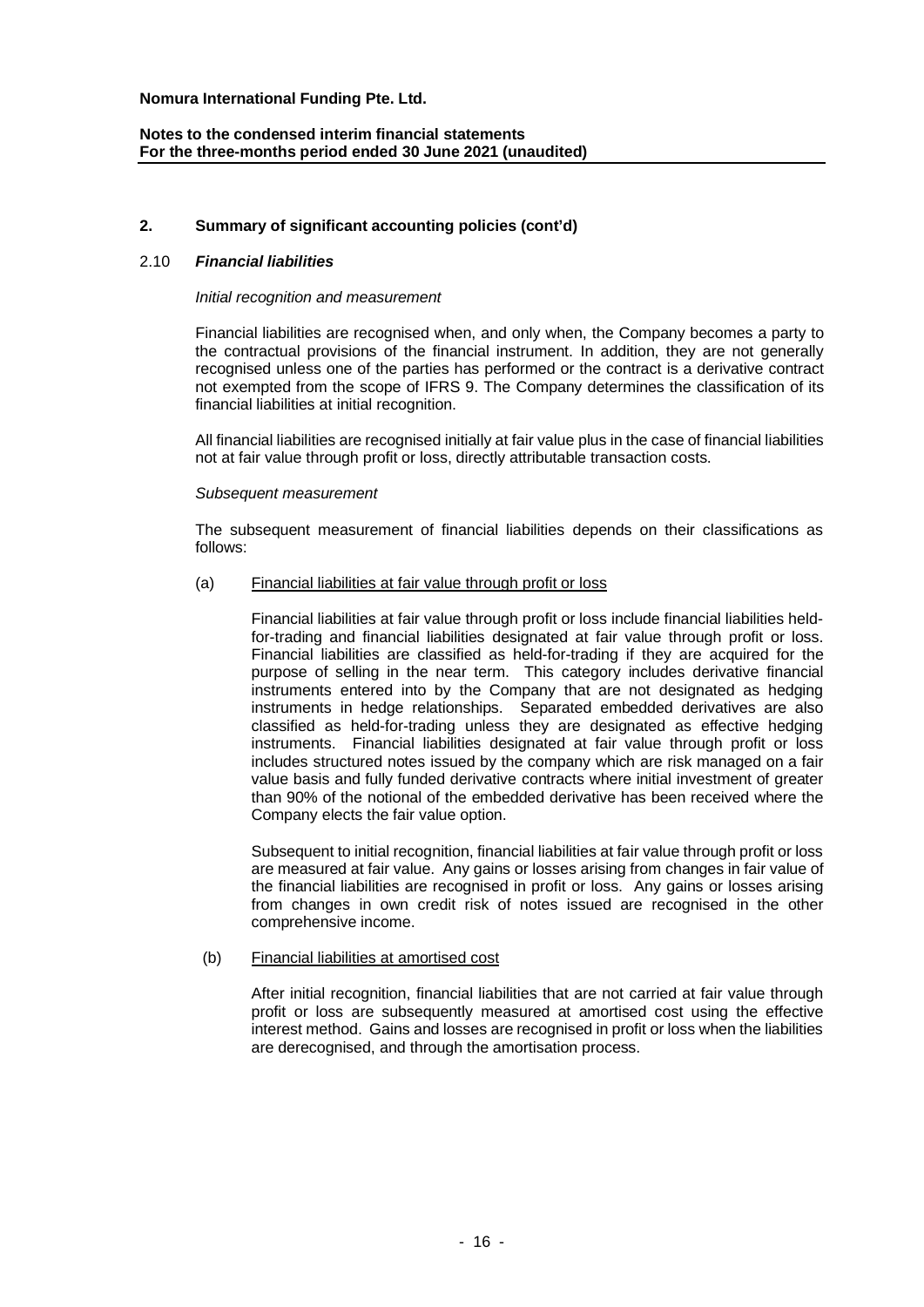# **Notes to the condensed interim financial statements For the three-months period ended 30 June 2021 (unaudited)**

# **2. Summary of significant accounting policies (cont'd)**

# 2.10 *Financial liabilities (cont'd)*

#### *De-recognition*

A financial liability is de-recognised when the obligation under the liability is discharged, cancelled or expires. When an existing financial liability is replaced by another from the same lender on substantially different terms, or the terms of an existing liability are substantially modified, such an exchange or modification is treated as a de-recognition of the original liability and the recognition of a new liability. The difference between the carrying value of the original financial liability and the consideration is recognised in profit or loss. However, the own credit risk of notes issued is not allowed to be recycled to profit or loss upon derecognition.

#### 2.11 *Offsetting of financial instruments*

Financial assets and financial liabilities are offset and the net amount is presented in the balance sheet, when and only when, there is a currently enforceable legal right to set-off the recognised amounts and there is an intention to settle on a net basis, or to realise the assets and settle the liabilities simultaneously.

Amounts due to/due from counterparties are only netted if there is a legal right to offset and management intends to settle on a net basis, or to realise an asset and settle the liability simultaneously. At present, no transactions meet these criteria and no amounts due to/due from by counterparties have been netted.

#### 2.12 *Provisions*

Provisions are recognised when the Company has a present obligation (legal or constructive) as a result of a past event, it is probable that an outflow of resources embodying economic benefits will be required to settle the obligation and the amount of the obligation can be estimated reliably.

Provisions are reviewed at the end of each reporting period and adjusted to reflect the current best estimate. If it is no longer probable that an outflow of economic resources will be required to settle the obligation, the provisions are reversed. If the effect of the time value of money is material, provisions are discounted using a current pre-tax rate that reflects, where appropriate, the risks specific to the liability. When discounting is used, the increase in the provisions due to the passage of time is recognised as a finance cost.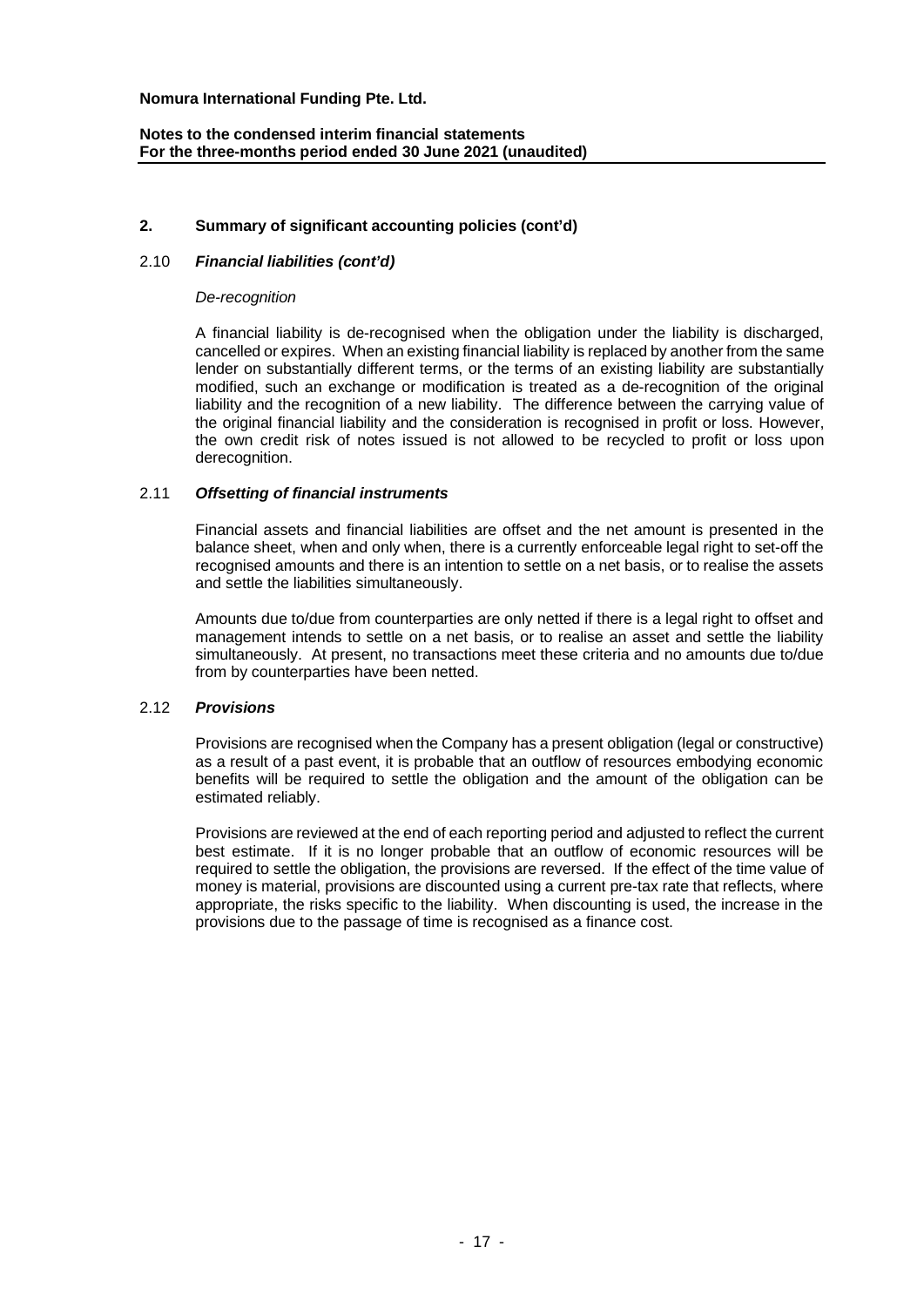# **Notes to the condensed interim financial statements For the three-months period ended 30 June 2021 (unaudited)**

## **2. Summary of significant accounting policies (cont'd)**

#### 2.13 *Revenue*

Revenue is recognised to the extent that it is probable that the economic benefits will flow to the Company and the revenue can be reliably measured, regardless of when the payment is made. Revenue is measured at the fair value of consideration received or receivable, taking into account contractually defined terms of payment and excluding taxes or duty. The following recognition criteria must also be met before revenue is recognised:

(a) *Interest income*

Interest income is recognised on a time proportion basis using the effective interest rate which is the rate that exactly discounts the estimated future cash receipts through the expected life of the financial instruments or a shorter period, where appropriate, to the net carrying amount of the financial assets or liabilities.

#### (b) *Other income*

Other income includes service fee income performed on behalf of related companies over time and the transfer pricing income accrued based on the globally agreed methodology applicable for trading activities.

# (c) *Net losses from trading activities*

Net losses from trading activities include gains and losses from changes in fair value of financial assets and liabilities designated at fair value through profit or loss and derivative financial assets and liabilities.

#### 2.14 *Taxes*

# (a) *Current income tax*

Current income tax assets and liabilities for the current and prior periods are measured at the amount expected to be recovered from or paid to the taxation authorities. The tax rates and tax laws used to compute the amount are those that are enacted or substantively enacted at the end of the reporting period.

Current income taxes are recognised in profit or loss except to the extent that the tax relates to items recognised outside profit or loss, either in other comprehensive income or directly in equity.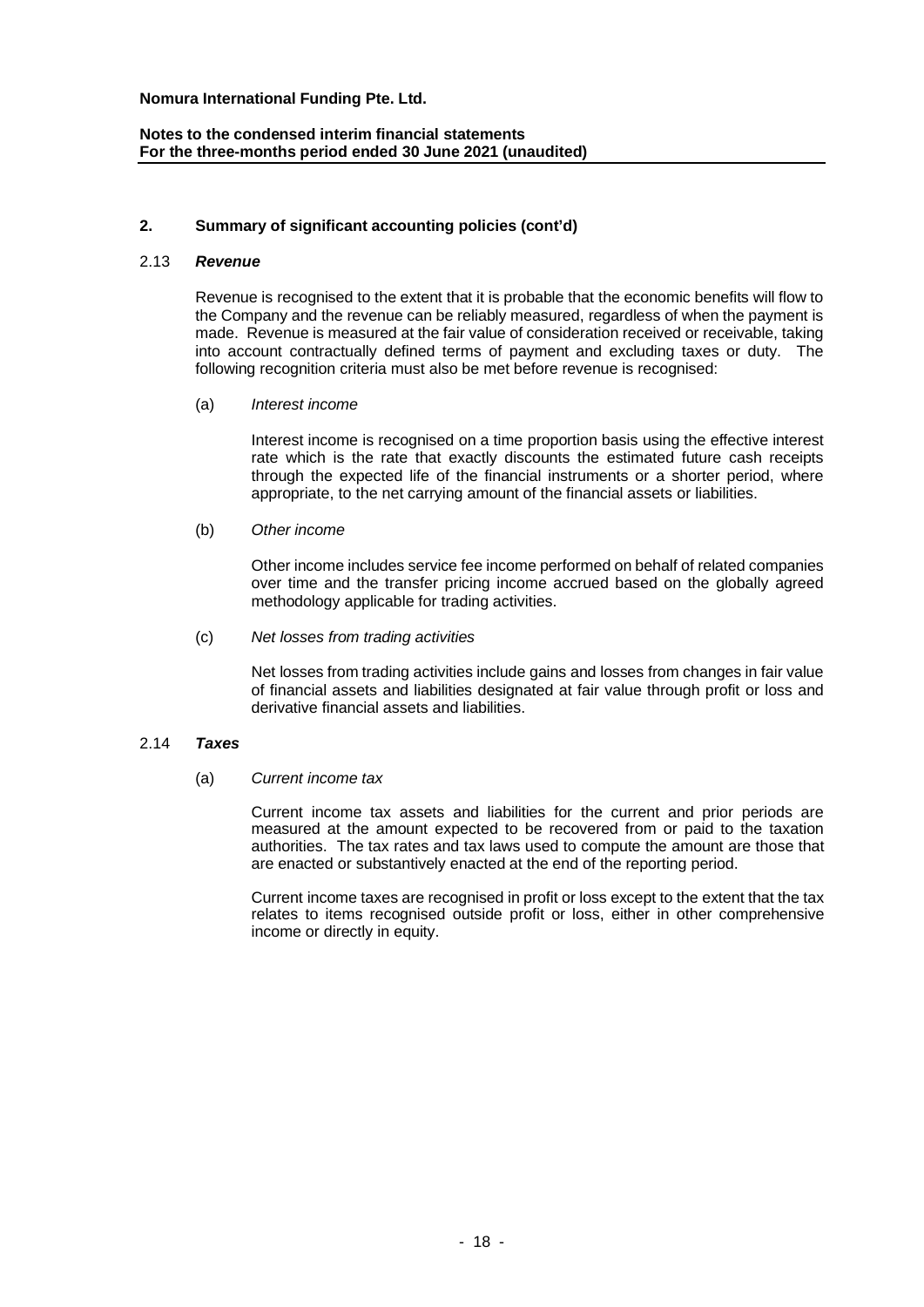# **Notes to the condensed interim financial statements For the three-months period ended 30 June 2021 (unaudited)**

# **2. Summary of significant accounting policies (cont'd)**

## 2.14 *Taxes (cont'd)*

(b) *Deferred tax*

Deferred tax is provided using the liability method on temporary differences at the end of the reporting period between the tax bases of assets and liabilities and their carrying amount for financial reporting purposes.

Deferred tax liabilities are recognised for all temporary differences, except:

- where the deferred tax liability arises from the initial recognition of goodwill or of an asset or liability in a transaction that is not a business combination and, at the time of the transaction, affects neither the accounting profit nor taxable profit or loss; and
- in respect of taxable temporary differences associated with investments in subsidiaries, associates and interests in joint ventures, where the timing of the reversal of the temporary differences can be controlled and it is probable that the temporary differences will not reverse in the foreseeable future.

Deferred tax assets are recognised for all deductible temporary differences, carry forward of unused tax credits and unused tax losses, to the extent that it is probable that taxable profit will be available against which the deductible temporary differences and the carry forward of unused tax credits and unused tax losses can be utilised except:

where the deferred tax asset relating to the deductible temporary differences arises from the initial recognition of an asset or liability in a transaction that is not a business combination and, at the time of the transaction, affects neither the accounting profit nor taxable profit or loss.

The carrying amount of deferred tax asset is reviewed at the end of each reporting period and reduced to the extent that it is no longer probable that sufficient taxable profit will be available to allow all or part of the deferred tax asset to be utilised. Unrecognised deferred tax assets are reassessed at the end of each reporting period and are recognised to the extent that it has become probable that future taxable profit will allow the deferred tax asset to be recovered.

Deferred tax assets and liabilities are measured at the tax rates that are expected to apply to the financial period when the asset is realised or the liability is settled, based on tax rates and tax laws that have been enacted or substantively enacted at the end of the reporting period.

Deferred tax relating to items recognised outside profit or loss is recognised outside profit or loss. Deferred tax items are recognised in correlation to the underlying transaction either in other comprehensive income or directly in equity.

Deferred tax assets and deferred tax liabilities are offset, if a legally enforceable right exists to set-off current income tax assets against current income tax liabilities and the deferred taxes relate to the same taxable entity and the same taxation authority.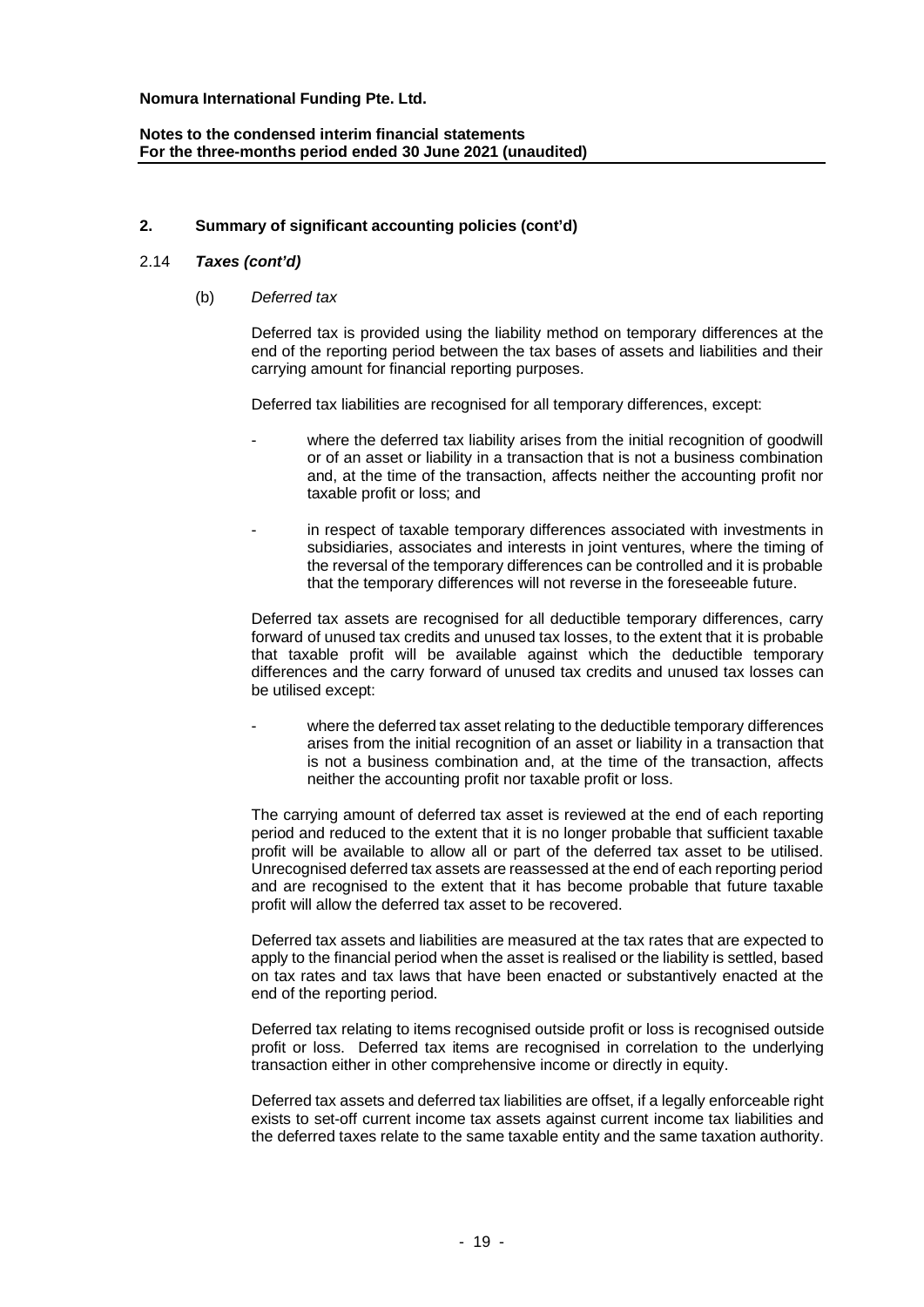# **Notes to the condensed interim financial statements For the three-months period ended 30 June 2021 (unaudited)**

# **2. Summary of significant accounting policies (cont'd)**

# 2.14 *Taxes (cont'd)*

(c) *Sales tax*

Revenues, expenses and assets are recognised net of the amount of sales tax except:

- Where the sales tax incurred in a purchase of assets or services is not recoverable from the taxation authority, in which case the sales tax is recognised as part of the cost of acquisition of the asset or as part of the expense item as applicable; and
- Receivables and payables that are stated with the amount of sales tax included.

The net amount of sales tax recoverable from, or payable to, the taxation authority is included as part of receivables or payables in the balance sheet.

#### 2.15 *Employee benefits*

(a) *Defined contribution plan*

As required by law in Singapore, the Company makes contribution to the state retirement scheme, the Central Provident Fund ("CPF"), a defined contribution pension scheme. These contributions are recognised as an expense in the period in which the related service is performed.

(b) *Employee leave entitlement*

Employee entitlements to annual leave are recognised when they are accrued to employees. A provision is made for the estimated liability for leave as a result of services rendered by employees up to the end of the reporting period.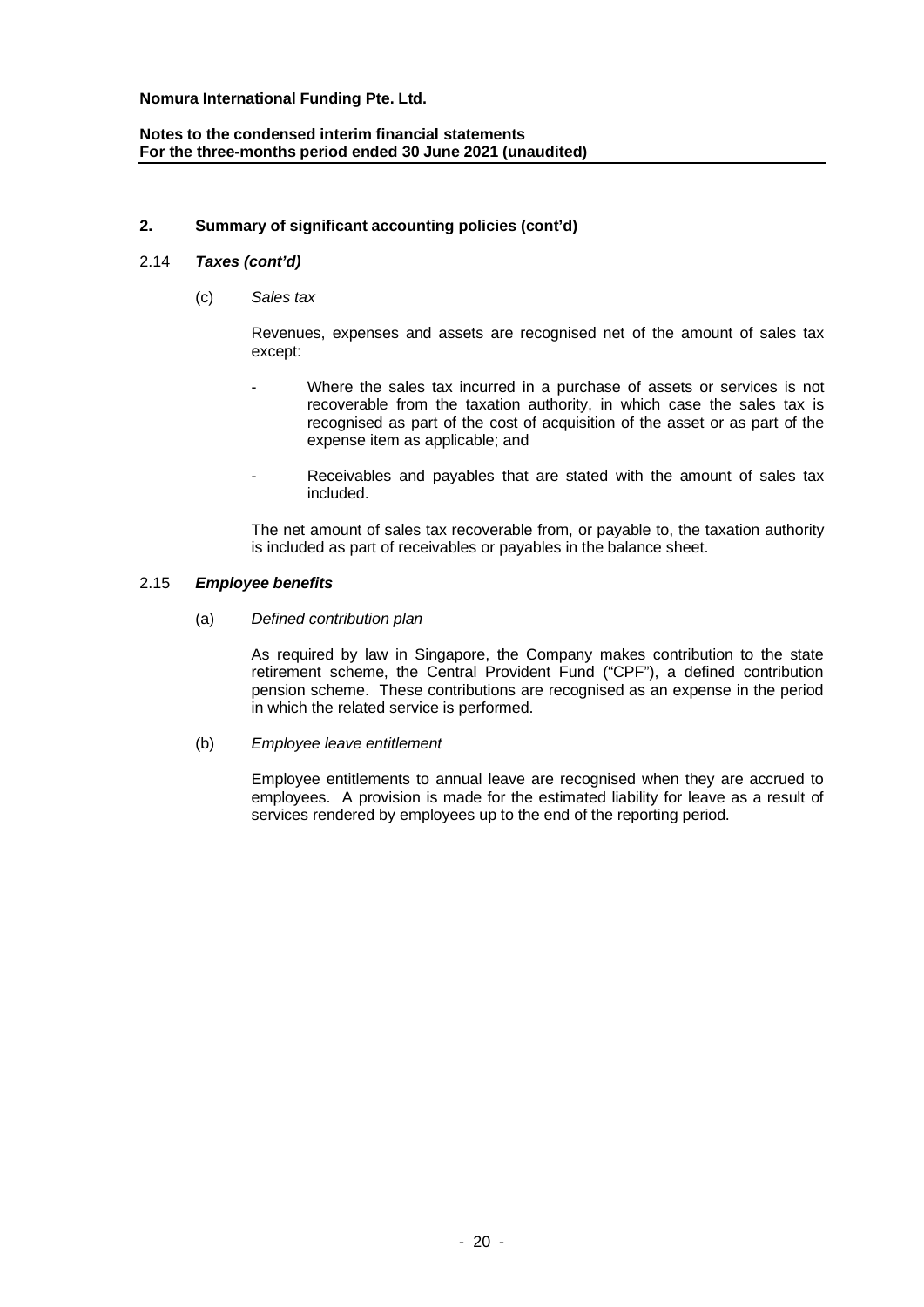# **Notes to the condensed interim financial statements For the three-months period ended 30 June 2021 (unaudited)**

# **2. Summary of significant accounting policies (cont'd)**

# 2.16 *Related parties*

A related party is defined as follows:

- (a) A person or a close member of that person's family is related to the Company if that person:
	- (i) Has control or joint control over the Company;
	- (ii) Has significant influence over the Company; or
	- (iii) Is a member of the key management personnel of the Company or of a parent of the Company.
- (b) An entity is related to the Company if any of the following conditions applies:
	- (i) The entity and the Company are members of the same group (which means that each parent, subsidiary and fellow subsidiary is related to the others);
	- (ii) One entity is an associate or joint venture of the other entity (or an associate or joint venture of a member of a group of which the other entity is a member);
	- (iii) Both entities are joint ventures of the same third party;
	- (iv) One entity is a joint venture of a third entity and the other entity is an associate of the third entity;
	- (v) The entity is a post-employment benefit plan for the benefit of employees of either the Company or an entity related to the Company. If the Company is itself such a plan, the sponsoring employers are also related to the Company;
	- (vi) The entity is controlled or jointly controlled by a person identified in (a);
	- (vii) A person identified in (a) (i) has significant influence over the entity or is a member of the key management personnel of the entity (or of a parent of the entity); or
	- (viii) The entity, or any member of a group of which it is a part, provides key management personnel services to the reporting entity or to the parent of the reporting entity.

#### **3. Interest income**

|                                                                                                | ended<br><b>30 June 2021</b><br>USD'000 | For the three- For the three-<br>months period months period<br>ended<br>30 June 2020<br><b>USD'000</b> |
|------------------------------------------------------------------------------------------------|-----------------------------------------|---------------------------------------------------------------------------------------------------------|
| Loans due from related companies<br>Collaterals placed with related companies<br><b>Others</b> | 41,253<br>134<br>528                    | 63,866<br>146<br>143                                                                                    |
|                                                                                                | 41,915                                  | 64,155                                                                                                  |

Total interest income (calculated using effective interest rate) for financial assets that are measured at amortised cost is USD41,915,000 (2020: USD64,155,000).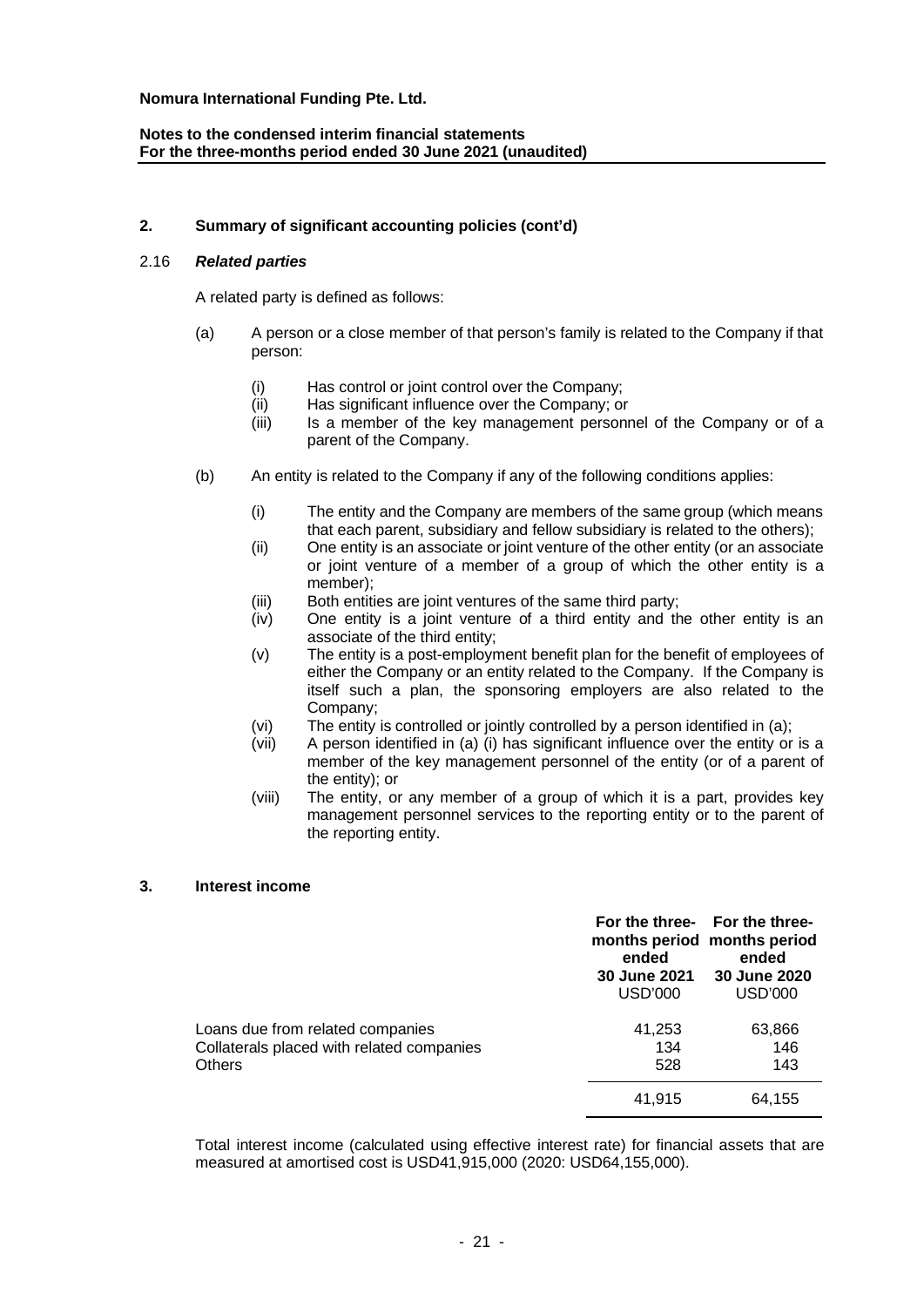# **Notes to the condensed interim financial statements For the three-months period ended 30 June 2021 (unaudited)**

# **4. Net losses from trading activities**

|                                                                                                                    | ended<br>30 June 2021<br><b>USD'000</b> | For the three- For the three-<br>months period months period<br>ended<br>30 June 2020<br><b>USD'000</b> |
|--------------------------------------------------------------------------------------------------------------------|-----------------------------------------|---------------------------------------------------------------------------------------------------------|
| Financial instruments held for trading<br>Financial liabilities designated at fair value through<br>profit or loss | 161.590                                 | 31,500                                                                                                  |
|                                                                                                                    | (195, 887)                              | (161, 106)                                                                                              |
|                                                                                                                    | (34,297)                                | (129,606)                                                                                               |

Interest expense on financial liabilities designated at fair value through profit or loss is USD57,422,000 (2020: USD38,280,000).

# **5. Other income**

|                                         | For the three- For the three-<br>ended<br><b>30 June 2021</b><br>USD'000 | months period months period<br>ended<br><b>30 June 2020</b><br>USD'000 |
|-----------------------------------------|--------------------------------------------------------------------------|------------------------------------------------------------------------|
| Service fees<br>Transfer pricing income | 1,005<br>868                                                             | 658<br>65,085                                                          |
|                                         | 1,873                                                                    | 65,743                                                                 |

#### **6. Staff costs**

|                                                              | ended<br>USD'000 | For the three- For the three-<br>months period months period<br>ended<br>30 June 2020 30 June 2020<br>USD'000 |
|--------------------------------------------------------------|------------------|---------------------------------------------------------------------------------------------------------------|
| Salaries, wages, bonuses and other staff related<br>expenses | 37               | 33                                                                                                            |
| Defined contribution plan                                    | 4<br>41          | 4                                                                                                             |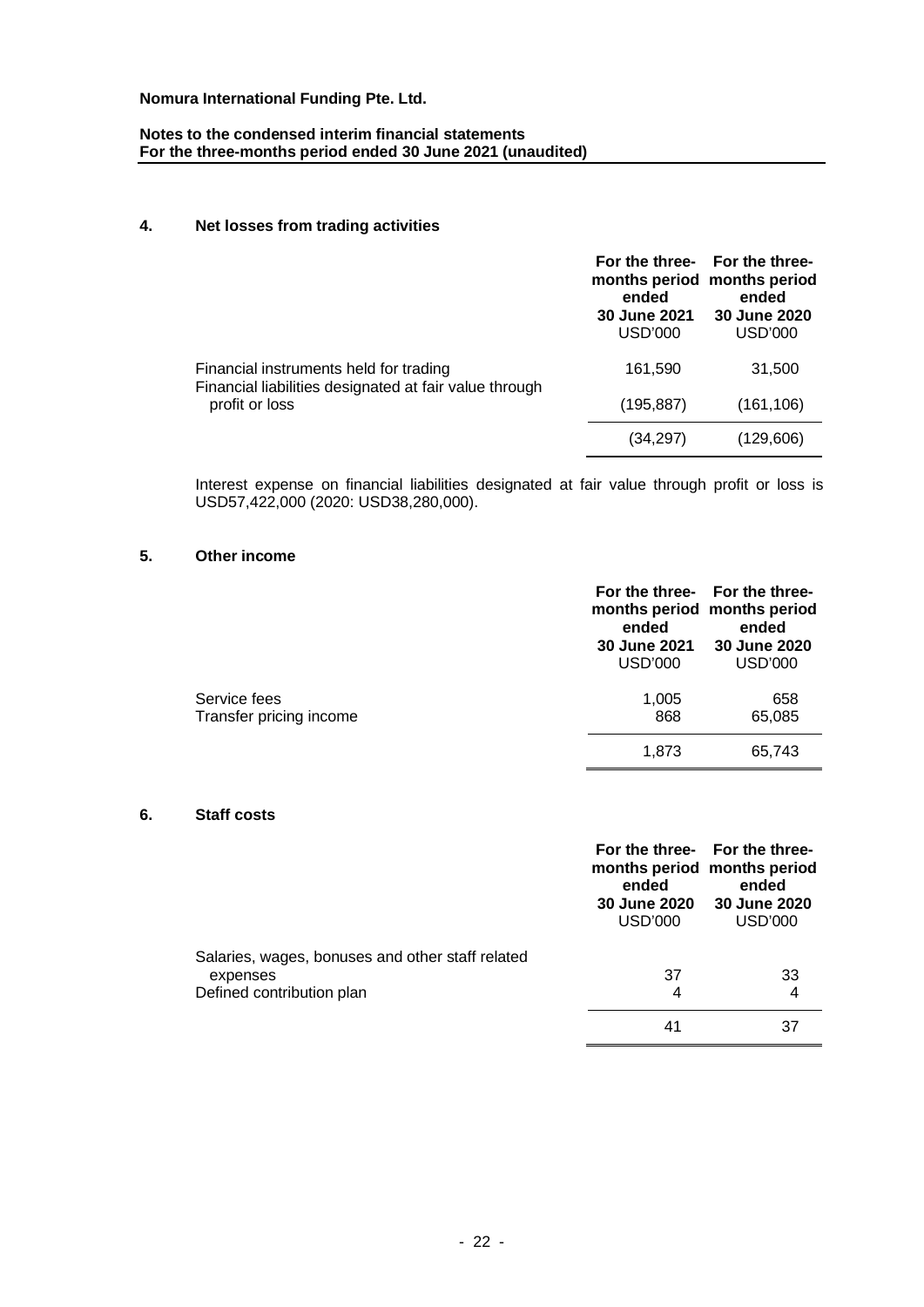# **Notes to the condensed interim financial statements For the three-months period ended 30 June 2021 (unaudited)**

# **7. Other operating expenses**

|                             | ended<br><b>30 June 2021</b><br><b>USD'000</b> | For the three- For the three-<br>months period months period<br>ended<br>30 June 2020<br>USD'000 |
|-----------------------------|------------------------------------------------|--------------------------------------------------------------------------------------------------|
| Guarantee fees              | 1,353                                          | 1,198                                                                                            |
| Service fees                | 597                                            | 461                                                                                              |
| Legal and professional fees | 194                                            | 64                                                                                               |
| Other expenses              | 170                                            | 89                                                                                               |
| Sales and withholding tax   | 43                                             | 40                                                                                               |
|                             | 2.357                                          | 1.852                                                                                            |

# **8. Allowance for expected credit losses**

|                              | months period months period<br>ended<br>30 June 2021<br><b>USD'000</b> | For the three- For the three-<br>ended<br>30 June 2020<br><b>USD'000</b> |
|------------------------------|------------------------------------------------------------------------|--------------------------------------------------------------------------|
| <b>Stage 1 ECL allowance</b> |                                                                        |                                                                          |
| Loans (Note 11)              | 1,970                                                                  | 1,720                                                                    |
|                              | 1,970                                                                  | 1,720                                                                    |

The table below shows the movement in allowance for ECL during the period/year:

|       | <b>Balance at</b><br>1 April 2021<br><b>USD'000</b> | <b>Charge to</b><br>income<br>statement<br>USD'000 | <b>Balance at</b><br>30 June 2021<br><b>USD'000</b> |
|-------|-----------------------------------------------------|----------------------------------------------------|-----------------------------------------------------|
| Loans | 1,598                                               | 372                                                | 1,970                                               |
|       | 1,598                                               | 372                                                | 1.970                                               |

The ECL balance above wholly relates to loans which are classified as Stage 1 under IFRS 9. These receivables are not past due and are collectively assessed for impairment. There was no movement between ECL stages during the period. The increase in ECL was solely driven by the increase in carrying value of financial assets as at period end. As these are loans due from related companies which are relatively short term in nature, the ECL is not expected to be significant.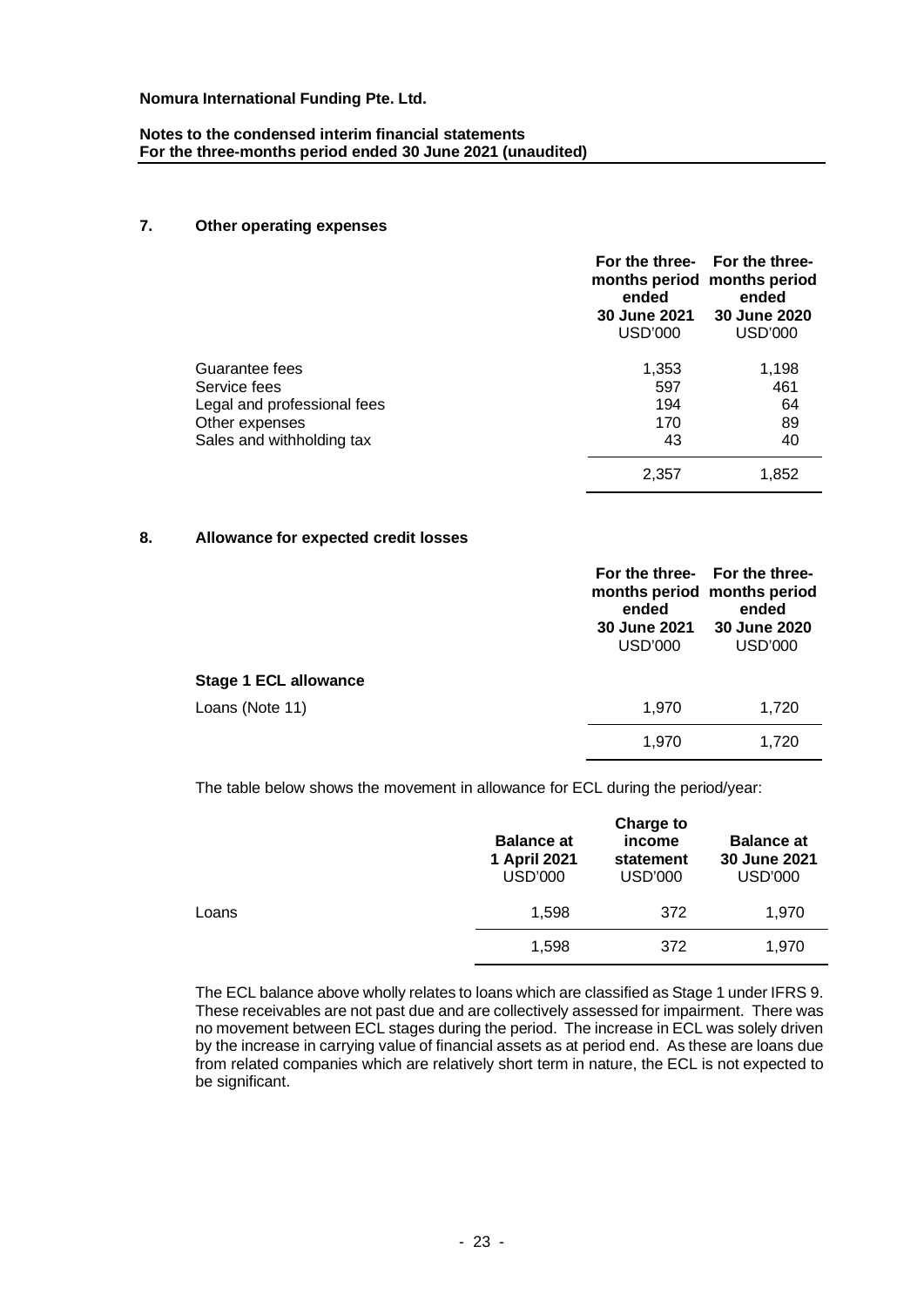# **Notes to the condensed interim financial statements For the three-months period ended 30 June 2021 (unaudited)**

#### **9. Cash and cash equivalents**

|                          | 30 June<br>2021<br>USD'000 | 31 March<br>2021<br>USD'000 |
|--------------------------|----------------------------|-----------------------------|
| Cash balances with banks | 290.322                    | 376.724                     |

Cash balances with banks earn interest at prevailing deposit rates.

# **10. Financial assets at fair value through profit or loss**

The financial assets are fully funded over-the-counter ("OTC") equity options that are held for trading entered into with a related company, Nomura Securities Bermuda and they mature on June 2026. The notional value at the period ended was USD53,777,000 (31 March 2021: USD53,700,000). Fair value changes arising from changes in credit risk at the period ended was not significant.

#### **11. Loans**

|                                                  | 30 June<br>2021<br>USD'000 | 31 March<br>2021<br>USD'000 |
|--------------------------------------------------|----------------------------|-----------------------------|
| Loans<br>Less: Allowance for impairment (Note 8) | 10,692,743<br>(1,970)      | 10,715,874<br>(1,598)       |
|                                                  | 10,690,773                 | 10,714,276                  |

Loans are unsecured, bear interest at various 1 and 3 month interbank offer rate plus market related spread. Loans have maturities ranging from July 2021 to March 2022.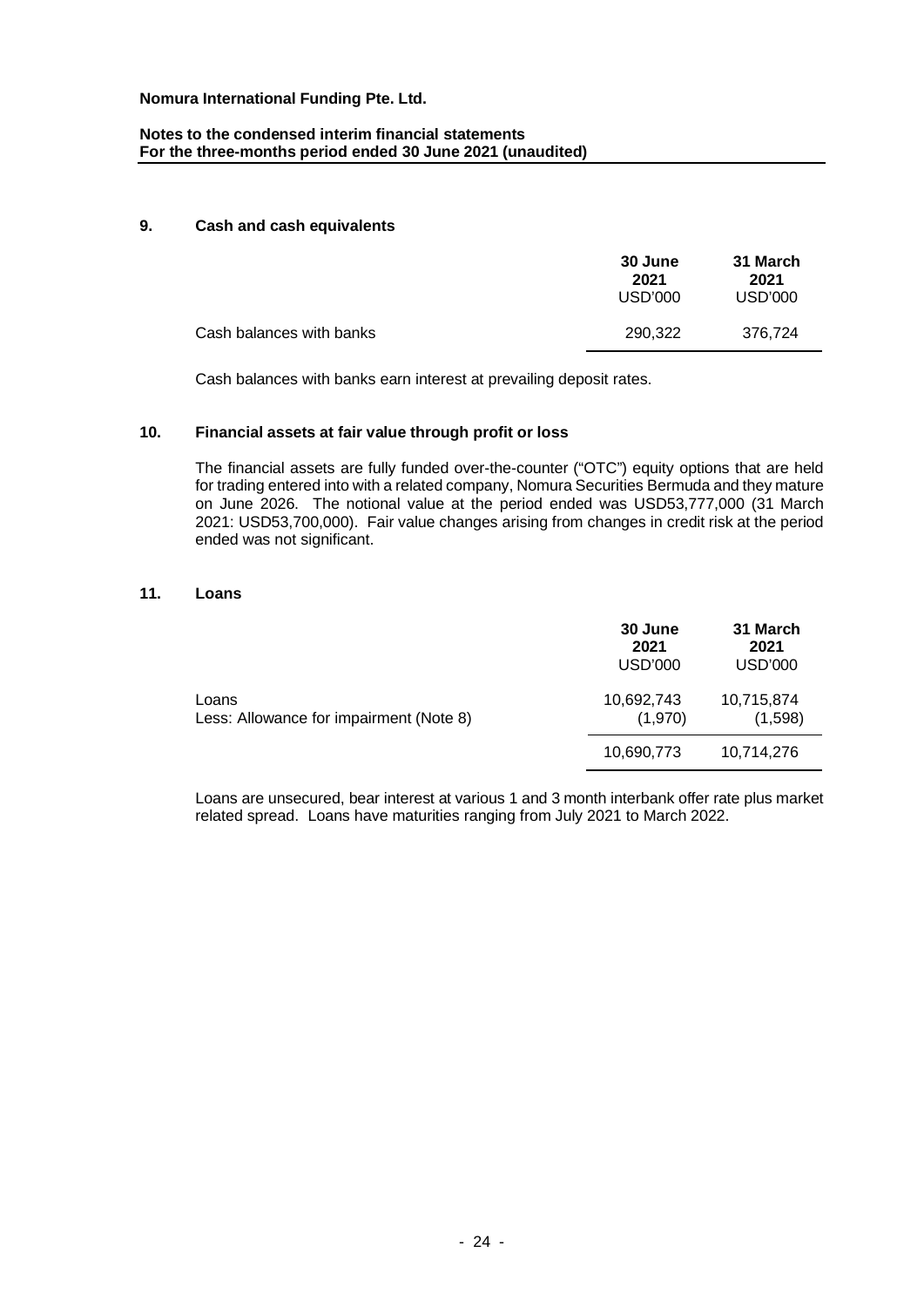## **Notes to the condensed interim financial statements For the three-months period ended 30 June 2021 (unaudited)**

# **12. Other assets**

|                                                                                                      | 30 June<br>2021<br><b>USD'000</b>     | 31 March<br>2021<br><b>USD'000</b>           |
|------------------------------------------------------------------------------------------------------|---------------------------------------|----------------------------------------------|
| Collateral placed<br>Trade receivables<br>Interest receivable<br>Other receivables<br>Tax receivable | 294,658<br>284,359<br>22,853<br>1,391 | 399,896<br>151,081<br>23,071<br>19,383<br>38 |
|                                                                                                      | 603,261                               | 593,469                                      |

Trade and other receivables are unsecured, non-interest bearing and are due to settle within the next 12 months.

Collateral received or placed are unsecured, bear interest at US Federal Funds Rate and repayable within 30 days.

# **13. Other liabilities**

|                                                                                                                                          | 30 June<br>2021<br><b>USD'000</b>           | 31 March<br>2021<br>USD'000               |
|------------------------------------------------------------------------------------------------------------------------------------------|---------------------------------------------|-------------------------------------------|
| Trade payables<br>Guarantee fee payables<br>Service fee payables<br>Other payables<br>Provision for staff related costs<br>Lease payable | 34,597<br>1,342<br>6,437<br>512<br>18<br>14 | 43,584<br>5,508<br>825<br>267<br>19<br>14 |
|                                                                                                                                          | 42,920                                      | 50,217                                    |

Guarantee fee payables are payable to Nomura Holdings Inc. and Nomura Securities Co. for the guarantee provided on the notes issued by the Company.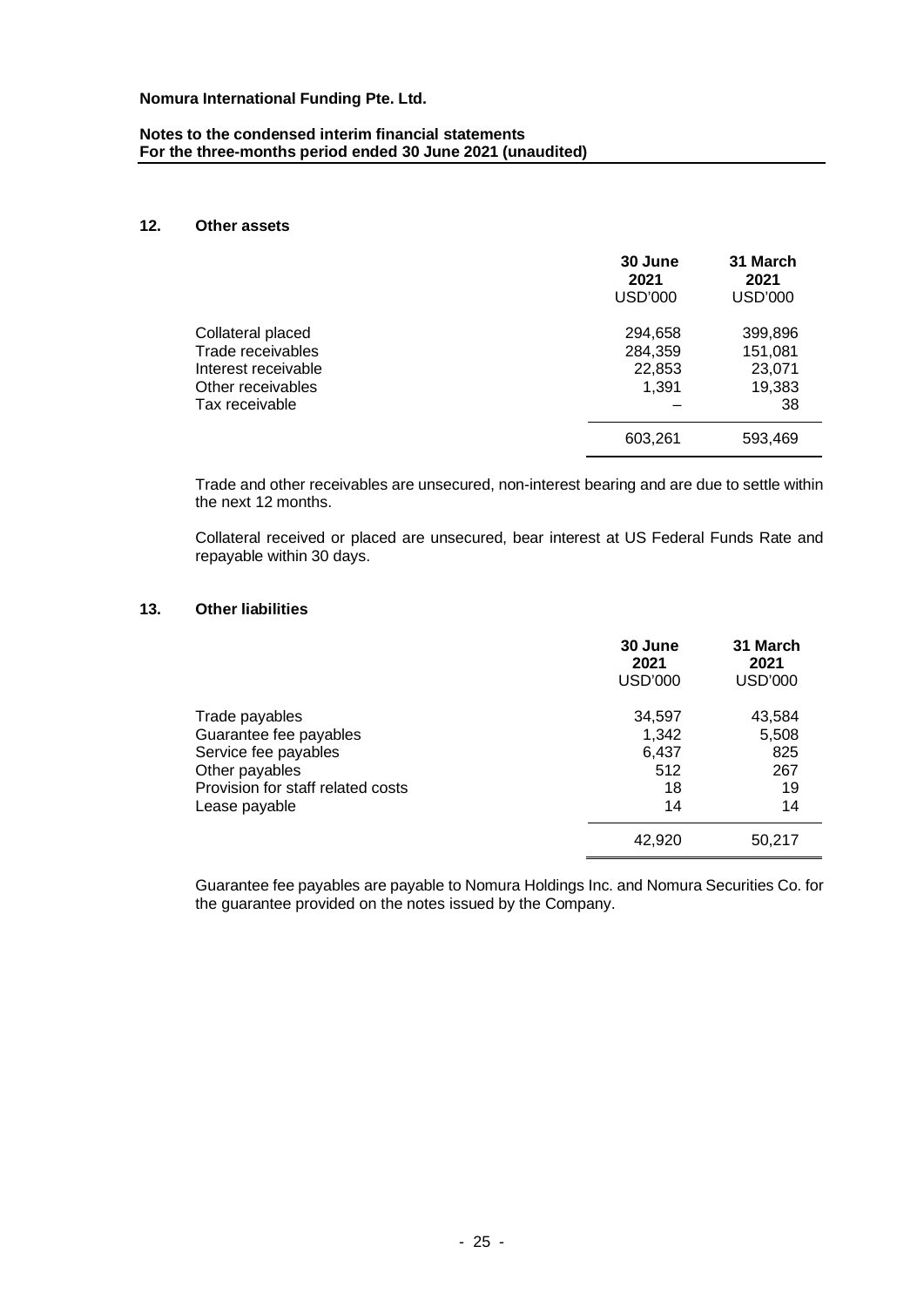# **Notes to the condensed interim financial statements For the three-months period ended 30 June 2021 (unaudited)**

# **14. Financial liabilities designated at fair value through profit or loss**

|                                               | 30 June<br>2021<br><b>USD'000</b> | 31 March<br>2021<br><b>USD'000</b> |
|-----------------------------------------------|-----------------------------------|------------------------------------|
| Notes in issue, by remaining maturity:        |                                   |                                    |
| - Less than 5 years<br>- Greater than 5 years | 4,718,952<br>6,385,022            | 4,464,873<br>6,571,988             |
|                                               | 11,103,974                        | 11,036,861                         |

The notes in issue above are designated at fair value through profit or loss comprised structured notes with maturity dates ranging from April 2021 to December 2067. The structured notes issued by the Company form part of a group of financial instruments (including the derivative financial instruments) that together are managed on a fair value basis. The impact of fair value changes in own credit risk recorded on the balance sheet as at 30 June 2021 was a loss of USD265,993,000 (31 March 2021: loss of USD244,110,000). The notes are guaranteed by either a related company, Nomura Securities Co Ltd (incorporated in Japan) or the holding company, Nomura Holdings Inc..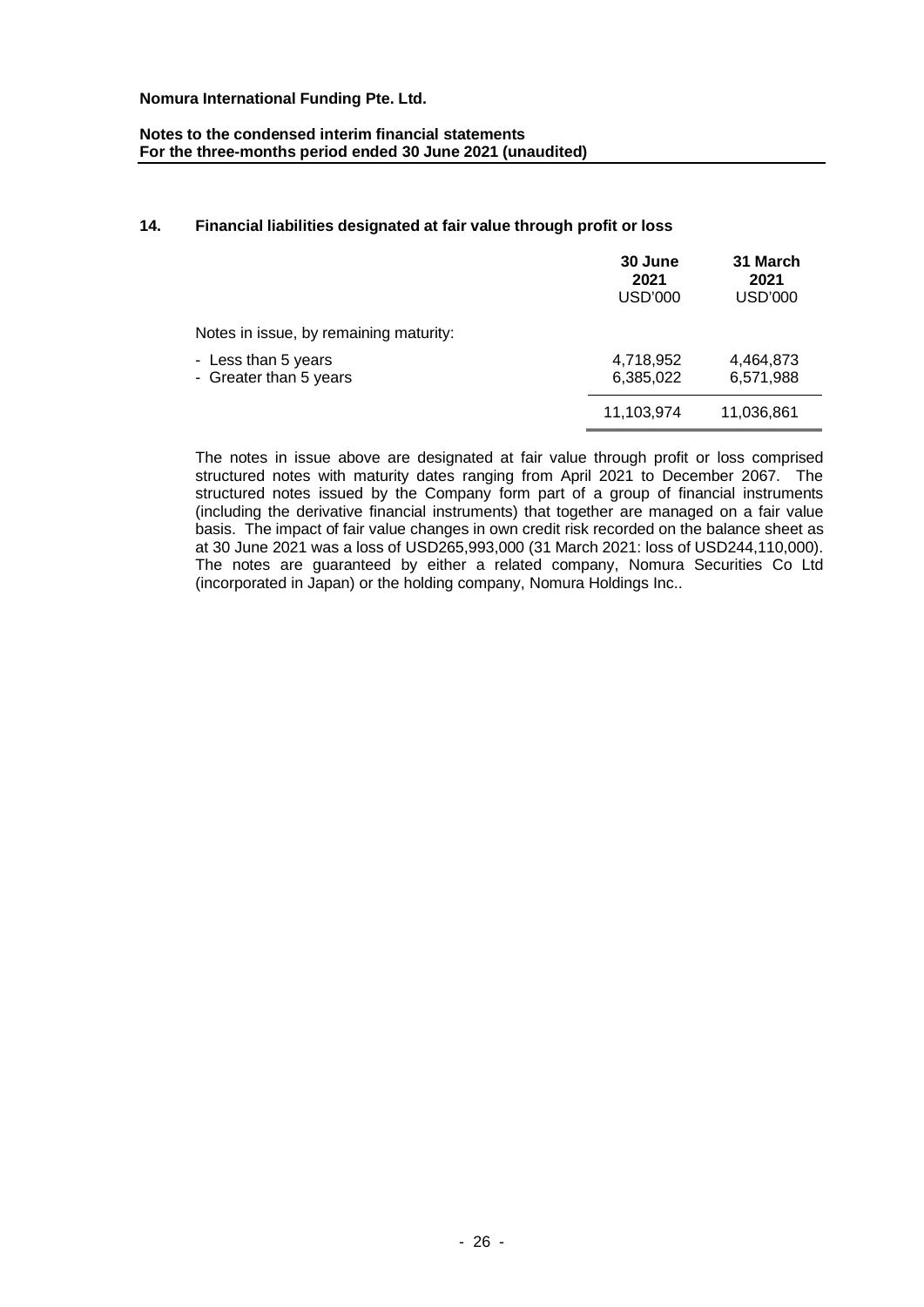# **Notes to the condensed interim financial statements For the three-months period ended 30 June 2021 (unaudited)**

# **15. Related party transactions**

Other than those disclosed elsewhere in the financial statements, the Company had the following significant transactions with related companies which were made in the ordinary course of their business at terms agreed between the parties:

| 30 June 2021                                                                                                                                                                                                                                                          | <b>Ultimate</b><br>holding<br>company<br>USD'000 | <b>Related</b><br>companies<br>USD'000                                                                             |
|-----------------------------------------------------------------------------------------------------------------------------------------------------------------------------------------------------------------------------------------------------------------------|--------------------------------------------------|--------------------------------------------------------------------------------------------------------------------|
| Net income/(expense)                                                                                                                                                                                                                                                  |                                                  |                                                                                                                    |
| Interest income<br>Gains from trading activities<br>Transfer pricing income (Note 5)<br>Service fee income (Note 5)<br>Guarantee fee expense<br>Service fee expense<br>Other expense<br>Allowance for impairment                                                      | (1, 195)                                         | 41,914<br>171,811<br>868<br>1,005<br>(158)<br>(597)<br>(1)<br>(372)                                                |
| <b>Assets/(liabilities)</b>                                                                                                                                                                                                                                           |                                                  |                                                                                                                    |
| Financial asset at fair value through profit or loss<br>Collateral placed<br>Loans (Note 11)<br>Trade receivables<br>Interest receivables<br>Other receivables<br>Derivative financial assets<br>Derivative financial liabilities<br>Trade payables<br>Other payables | (1, 186)                                         | 30,561<br>294,658<br>10,690,773<br>284,359<br>22,851<br>1,687<br>4,329,366<br>(4,627,677)<br>(34, 397)<br>(6, 897) |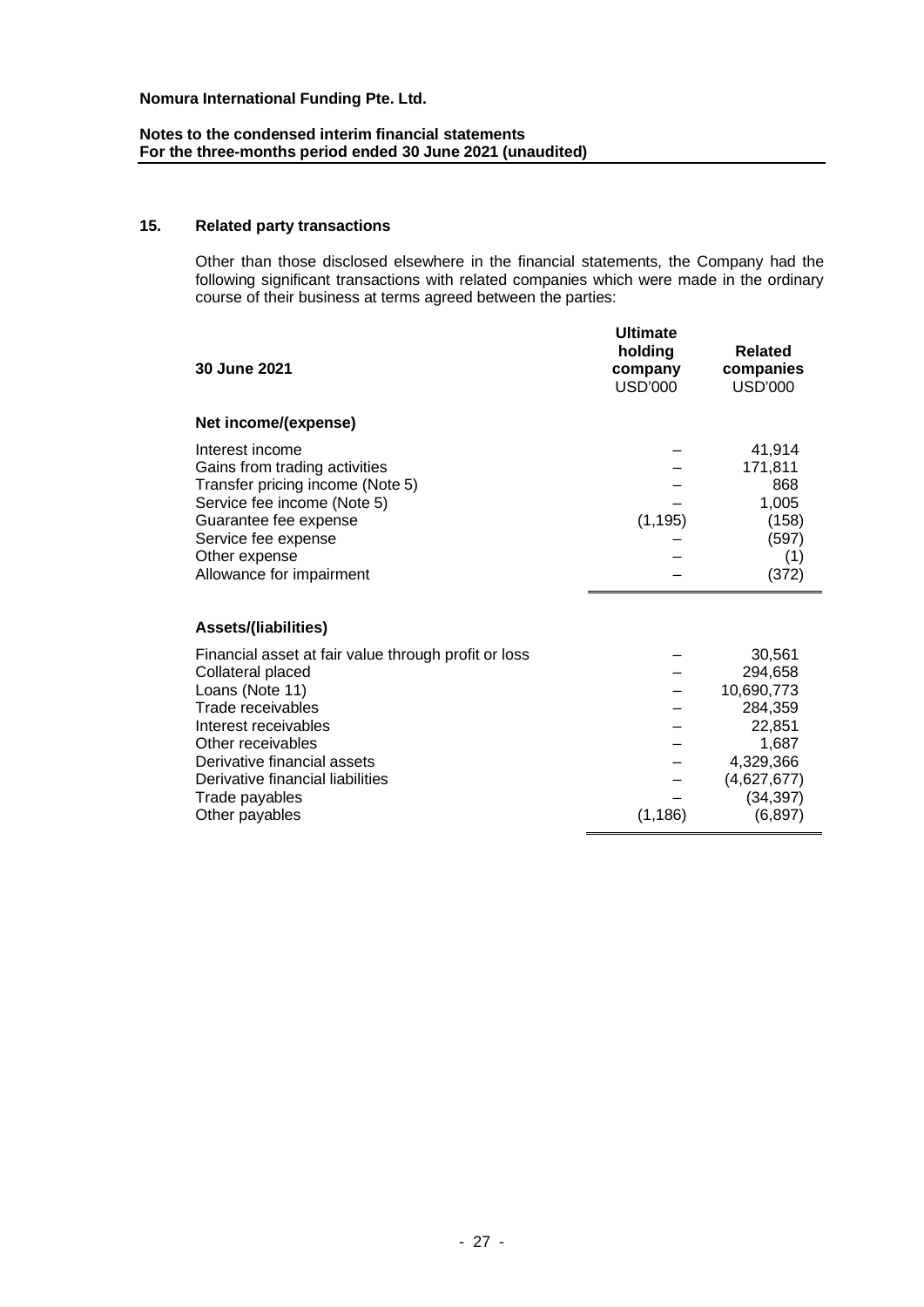# **Notes to the condensed interim financial statements For the three-months period ended 30 June 2021 (unaudited)**

# **15. Related party transactions (cont'd)**

| 31 March 2021                                                                                                                                                                                                                                                         | <b>Ultimate</b><br>holding<br>company<br>USD'000 | Related<br>companies<br><b>USD'000</b>                                                                               |
|-----------------------------------------------------------------------------------------------------------------------------------------------------------------------------------------------------------------------------------------------------------------------|--------------------------------------------------|----------------------------------------------------------------------------------------------------------------------|
| Net income/(expense)                                                                                                                                                                                                                                                  |                                                  |                                                                                                                      |
| Interest income<br>Losses from trading activities<br>Transfer pricing income (Note 5)<br>Service fee income (Note 5)<br>Guarantee fee expense<br>Service fee expense<br>Other expense<br>Allowance for impairment                                                     | (4, 748)                                         | 198,405<br>(164, 116)<br>72,596<br>3,614<br>(823)<br>(2, 288)<br>(5)<br>(598)                                        |
| Assets/(liabilities)                                                                                                                                                                                                                                                  |                                                  |                                                                                                                      |
| Financial asset at fair value through profit or loss<br>Collateral placed<br>Loans (Note 11)<br>Trade receivables<br>Interest receivables<br>Other receivables<br>Derivative financial assets<br>Derivative financial liabilities<br>Trade payables<br>Other payables | (4, 719)                                         | 28,159<br>399,896<br>10,714,276<br>151,081<br>23,068<br>19,223<br>3,998,235<br>(4, 436, 209)<br>(43, 585)<br>(1,631) |
|                                                                                                                                                                                                                                                                       |                                                  |                                                                                                                      |

# **16. Share capital**

|                                                | 30 June 2021          |         | 31 March 2021         |         |
|------------------------------------------------|-----------------------|---------|-----------------------|---------|
|                                                | No. of shares<br>000' | USD'000 | No. of shares<br>000' | USD'000 |
| <b>Issued and fully</b><br>paid:               |                       |         |                       |         |
| At beginning of<br>period<br>Issued during the | 230,000               | 450,000 | 100,000               | 190,000 |
| period                                         |                       |         | 130,000               | 260,000 |
| At end of<br>period                            | 230,000               | 450,000 | 230,000               | 450,000 |

The holders of ordinary shares are entitled to receive dividends as and when declared by the Company. All ordinary shares carry one vote per share without restrictions. The ordinary shares have no par value.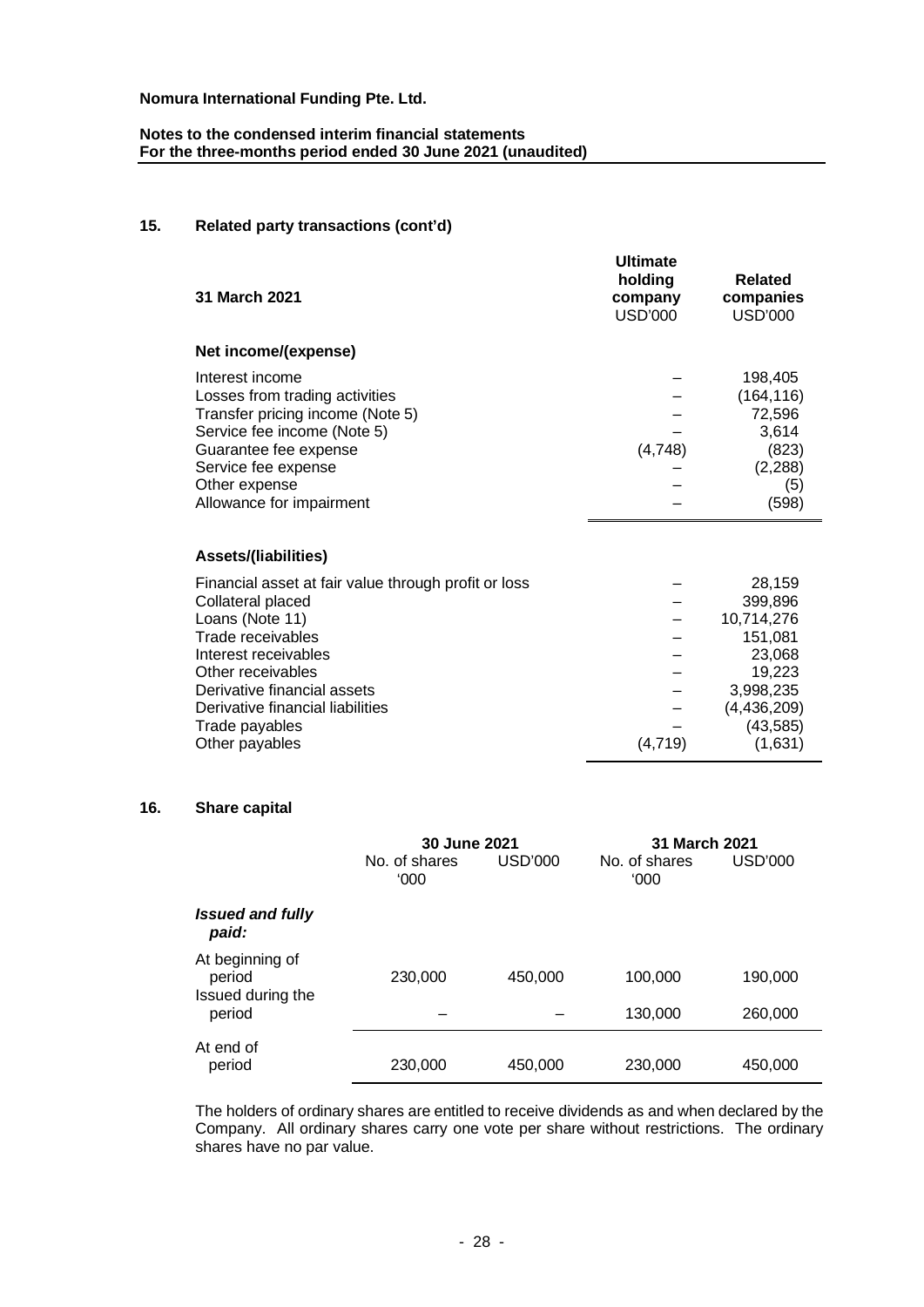# **Notes to the condensed interim financial statements For the three-months period ended 30 June 2021 (unaudited)**

### **17. Fair value of financial instruments**

## (a) *Fair value hierarchy*

The Company classifies fair value measurements using a fair value hierarchy that reflects the significance of the inputs used in making the measurements. The fair value hierarchy has the following levels:

- Level 1 Quoted prices unadjusted in active markets for identical assets or liabilities;
- Level 2 Inputs other than quoted prices included within Level 1 that are observable for the assets or liabilities, either directly (i.e. as prices) or indirectly (i.e. derived from prices); and
- Level 3 Inputs for the assets or liabilities that are not based on observable market data (i.e. unobservable inputs).

Fair value measurements that use inputs of different hierarchy levels are categorised in its entirety in the same level of the fair value hierarchy as the lowest level input that is significant to the entire measurement.

The following table shows an analysis of financial instruments carried at fair value by level of fair value hierarchy:

| 30 June 2021                                                                     | Level 1<br><b>USD'000</b> | Level <sub>2</sub><br><b>USD'000</b> | Level 3<br><b>USD'000</b> | Total<br><b>USD'000</b> |
|----------------------------------------------------------------------------------|---------------------------|--------------------------------------|---------------------------|-------------------------|
| <b>Recurring fair</b><br>value<br>measurements                                   |                           |                                      |                           |                         |
| <b>Financial assets:</b>                                                         |                           |                                      |                           |                         |
| <b>Financial assets</b><br>designated at fair<br>value through<br>profit or loss |                           | 30,561                               |                           | 30,561                  |
| <b>Derivatives</b><br>financial assets:                                          |                           |                                      |                           |                         |
| Foreign exchange<br>options<br>Foreign exchange                                  |                           |                                      | 512                       | 512                     |
| swaps                                                                            |                           | 209                                  | 11                        | 220                     |
| Equity options                                                                   |                           | 54,091                               | 11,661                    | 65,752                  |
| Credit default swaps                                                             |                           | 95,543                               | 61,291                    | 156,834                 |
| Interest rate options                                                            |                           | 209,720                              | 3,837                     | 213,557                 |
| Interest rate swaps                                                              |                           | 3,891,856                            | 635                       | 3,892,491               |
| As at 30 June 2021                                                               |                           | 4,281,980                            | 77,947                    | 4,359,927               |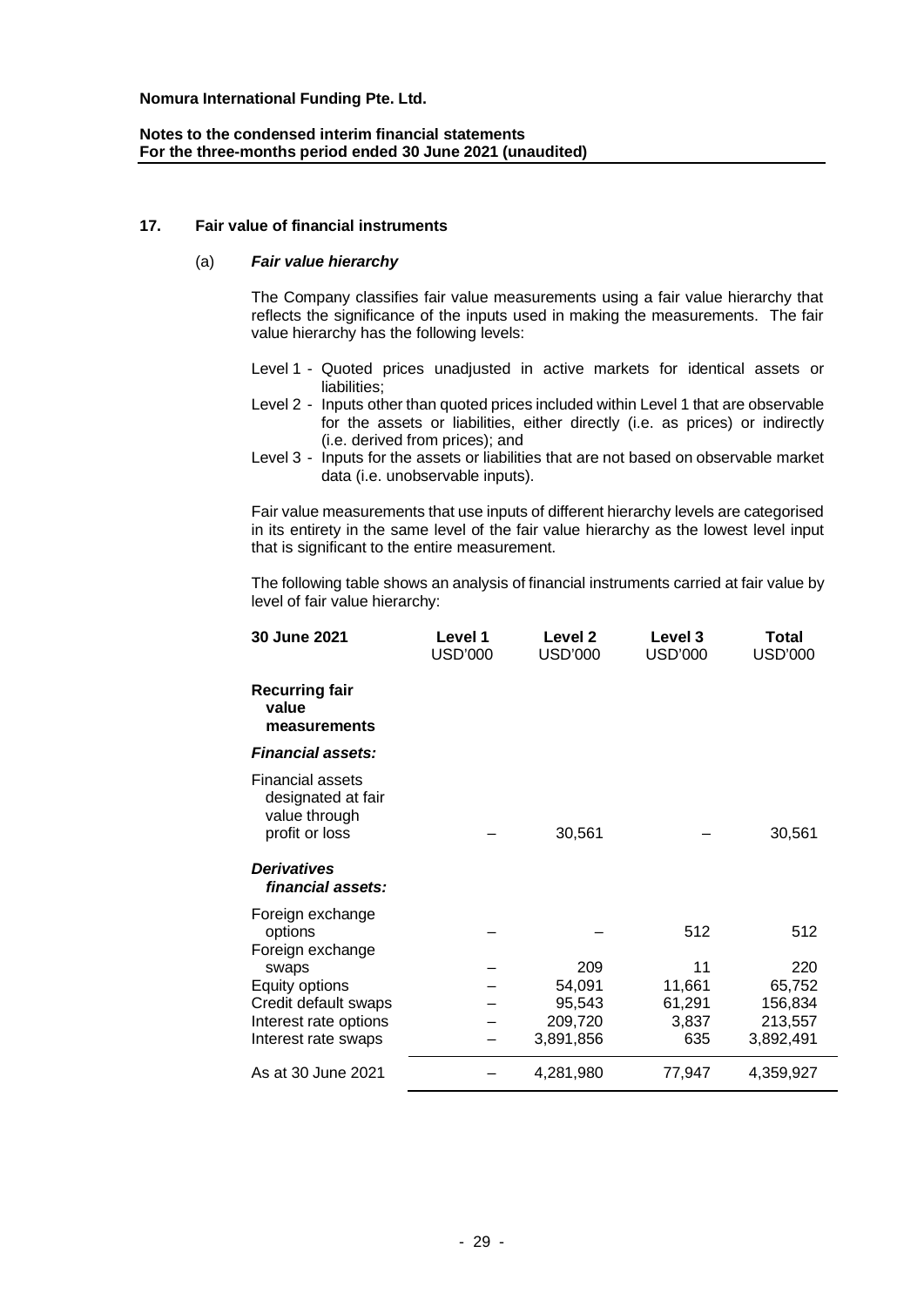# **Notes to the condensed interim financial statements For the three-months period ended 30 June 2021 (unaudited)**

# **17. Fair value of financial instruments (cont'd)**

| (a) | Fair value hierarchy (cont'd)                                                         |                           |                           |                           |                                |
|-----|---------------------------------------------------------------------------------------|---------------------------|---------------------------|---------------------------|--------------------------------|
|     | 30 June 2021                                                                          | Level 1<br><b>USD'000</b> | Level 2<br><b>USD'000</b> | Level 3<br><b>USD'000</b> | <b>Total</b><br><b>USD'000</b> |
|     | <b>Financial liabilities:</b>                                                         |                           |                           |                           |                                |
|     | <b>Financial liabilities</b><br>designated at fair<br>value through<br>profit or loss |                           | 11,103,974                |                           | 11,103,974                     |
|     | <b>Derivatives</b><br>financial<br>liabilities:                                       |                           |                           |                           |                                |
|     | Foreign exchange                                                                      |                           |                           |                           |                                |
|     | options<br>Foreign exchange                                                           |                           |                           | 5,508                     | 5,508                          |
|     | swaps                                                                                 |                           | 26,455                    |                           | 26,455                         |
|     | Equity options                                                                        |                           | 80,736                    | 49,942                    | 130,678                        |
|     | Credit default swaps<br>Interest rate options                                         |                           | 20,044<br>26,735          | 33,227<br>21,577          | 53,271<br>48,312               |
|     | Interest rate swaps                                                                   |                           | 4,359,857                 | 3,596                     | 4,363,453                      |
|     | As at 30 June 2021                                                                    | —                         | 15,617,801                | 113,850                   | 15,731,651                     |
|     | 31 March 2021                                                                         |                           |                           |                           |                                |
|     | <b>Recurring fair</b><br>value<br>measurements                                        |                           |                           |                           |                                |
|     | <b>Financial assets:</b>                                                              |                           |                           |                           |                                |
|     | <b>Financial assets</b><br>designated at fair<br>value through<br>profit or loss      |                           | 28,159                    |                           | 28,159                         |
|     | Derivatives<br>financial assets:                                                      |                           |                           |                           |                                |
|     | Foreign exchange                                                                      |                           |                           |                           |                                |
|     | options<br>Foreign exchange                                                           |                           | 154                       | 474                       | 628                            |
|     | swaps                                                                                 |                           | 1,571                     | 11                        | 1,582                          |
|     | Equity options                                                                        |                           | 83,480                    | 13,115                    | 96,595                         |
|     | Credit default swaps<br>Interest rate options                                         |                           | 89,925<br>158,385         | 52,820<br>3,040           | 142,745<br>161,425             |
|     | Interest rate swaps                                                                   |                           | 3,594,591                 | 669                       | 3,595,260                      |
|     | As at 31 March 2021                                                                   |                           | 3,956,265                 | 70,129                    | 4,026,394                      |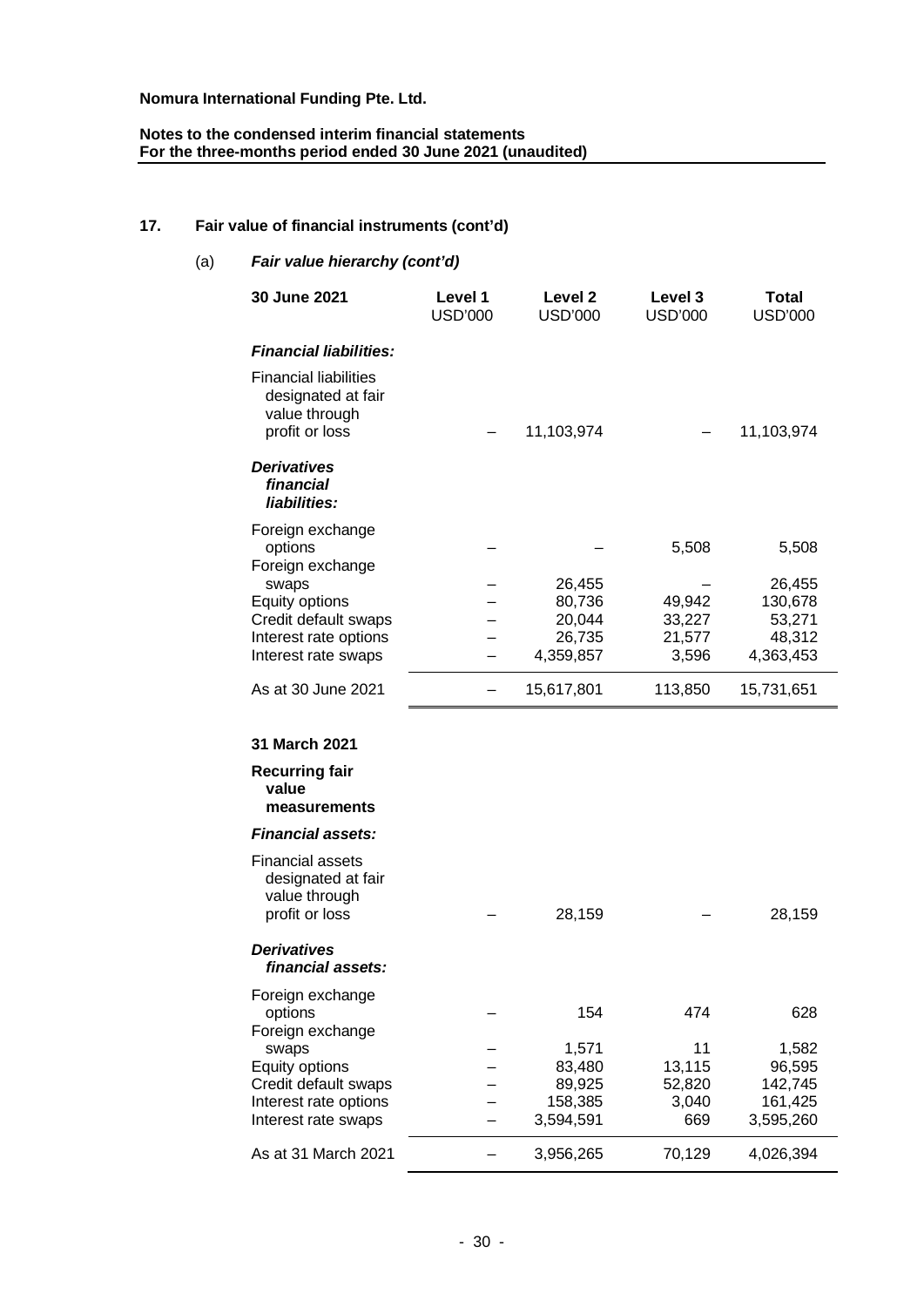# **Notes to the condensed interim financial statements For the three-months period ended 30 June 2021 (unaudited)**

# **17. Fair value of financial instruments (cont'd)**

| Fair value hierarchy (cont'd)<br>(a) |                                                                                       |                           |                           |                           |                         |
|--------------------------------------|---------------------------------------------------------------------------------------|---------------------------|---------------------------|---------------------------|-------------------------|
|                                      | 31 March 2021                                                                         | Level 1<br><b>USD'000</b> | Level 2<br><b>USD'000</b> | Level 3<br><b>USD'000</b> | Total<br><b>USD'000</b> |
|                                      | <b>Financial liabilities:</b>                                                         |                           |                           |                           |                         |
|                                      | <b>Financial liabilities</b><br>designated at fair<br>value through<br>profit or loss |                           | 11,036,861                |                           | 11,036,861              |
|                                      | <b>Derivatives</b><br>financial<br>liabilities:                                       |                           |                           |                           |                         |
|                                      | Foreign exchange<br>options<br>Foreign exchange                                       |                           | 2                         | 5,247                     | 5,249                   |
|                                      | swaps                                                                                 |                           | 35,854                    |                           | 35,854                  |
|                                      | Equity options                                                                        |                           | 118,373                   | 83,483                    | 201,856                 |
|                                      | Credit default swaps                                                                  |                           | 18,371                    | 30,655                    | 49,026                  |
|                                      | Interest rate options                                                                 |                           | 59,250                    | 28,693                    | 87,943                  |
|                                      | Interest rate swaps                                                                   |                           | 4,053,336                 | 2,945                     | 4,056,281               |
|                                      | As at 31 March 2021                                                                   |                           | 15,322,047                | 151,023                   | 15,473,070              |

## *Financial assets and financial liabilities not carried at fair value*

Except for financial instruments disclosed above, the carrying values of assets and liabilities approximate their respective fair values, either because of the relatively short-term maturity or because the interest rates are generally reset after a short period of time.

#### *Valuation processes*

The Company is fully integrated into the Nomura Group's governance framework which mandates determination or validation of a fair value measurement by control and support functions independent of the businesses assuming the risk of the financial instrument in order to ensure the appropriateness of any fair value measurement of a financial instrument used within these financial statements including those classified as Level 3 within the fair value hierarchy.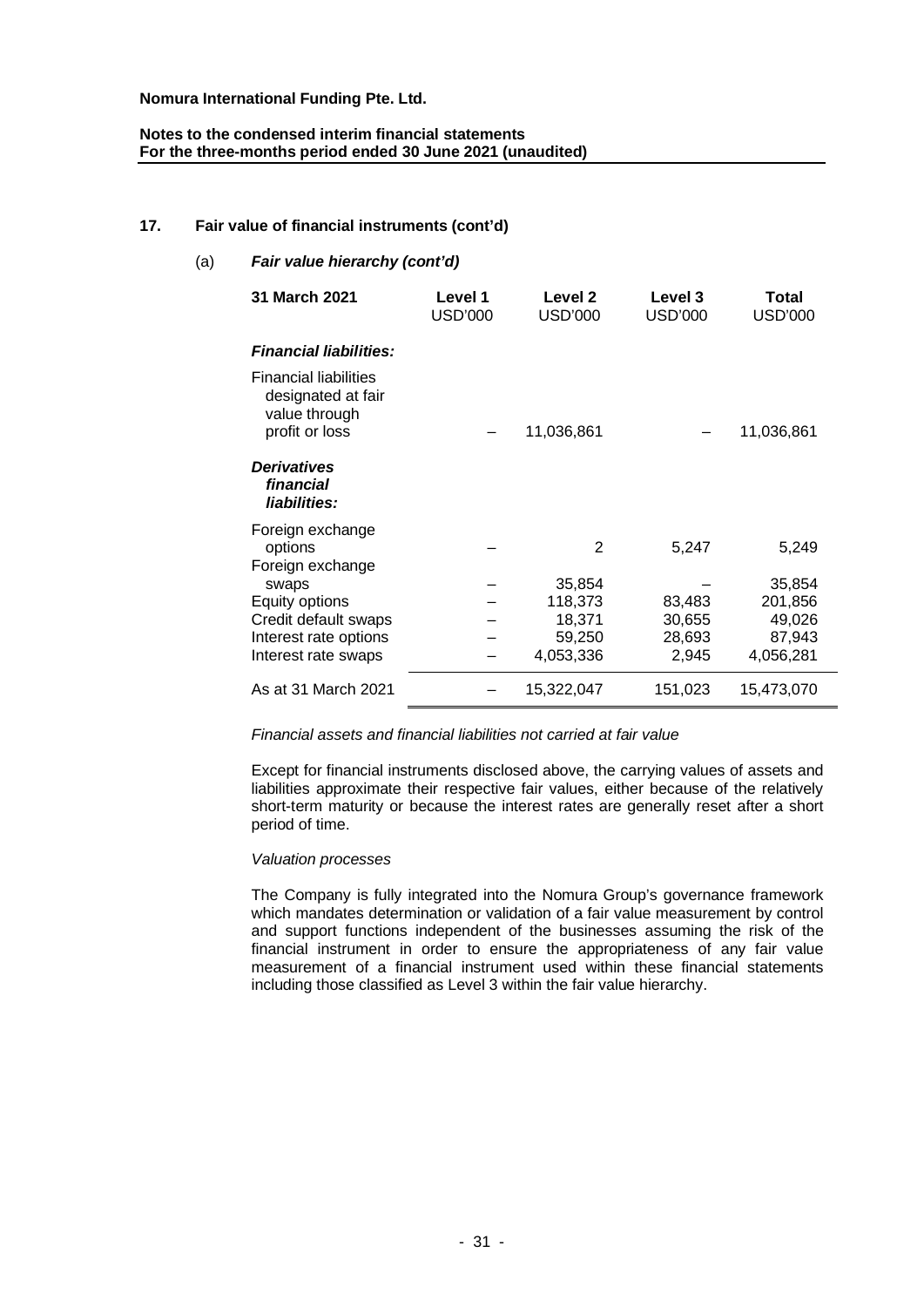# **Notes to the condensed interim financial statements For the three-months period ended 30 June 2021 (unaudited)**

# **17. Fair value of financial instruments (cont'd)**

### (a) *Fair value hierarchy (cont'd)*

#### *Valuation processes (cont'd)*

The functions for either defining, implementing or maintaining valuation policies and procedures are as follows:

- · The Valuation Control Group ("VCG") within Nomura's Finance Department has the primary responsibility to determine and implement valuation policies and procedures in connection with determination of fair value measurements. VCG performs independent price verification to verify the appropriateness of fair value measurements applied to all financial instruments. The independent price verification process seeks to ensure the valuation technique and inputs are appropriate, reasonable and consistently applied.
- · The Valuation Control Model Validation Group ("VCMVG") is an independent function at the global level to validate the appropriateness and perform governance and oversight for all models and developed and built by the Valuation Control Group ("VCG").
- The Valuation Model Validation Group ("VMVG") validates the appropriateness and consistency of pricing models used to determine fair value measurements independently of those who design and build the models.

#### (b) *Level 2 fair value measurements*

The following is a description of the valuation techniques and inputs used in the fair value measurement for assets and liabilities that are categorised within Level 2 of the fair value hierarchy:

(i) *Financial assets and liabilities designated at fair value through profit or loss*

Financial assets and liabilities designated at fair value through profit and loss are measured at fair value by reference to quoted prices when available. Valuation models are based wherever possible on assumptions supported by observable market prices or rates. These valuation techniques include discounted cash flows ("DCF") and option pricing models, depending on the nature of the embedded features within the financial instruments. As a result, fair value calculated using these valuation techniques will change if the underlying assumptions change. The fair value of the financial liabilities designated at fair value through profit or loss includes Nomura's own credit worthiness.

#### (ii) *Derivatives*

Derivative products valued using a valuation technique with marketobservable inputs are mainly interest rate swaps and options, currency swaps and forward foreign exchange contracts. The most frequently applied valuation technique is discounted cash flow model.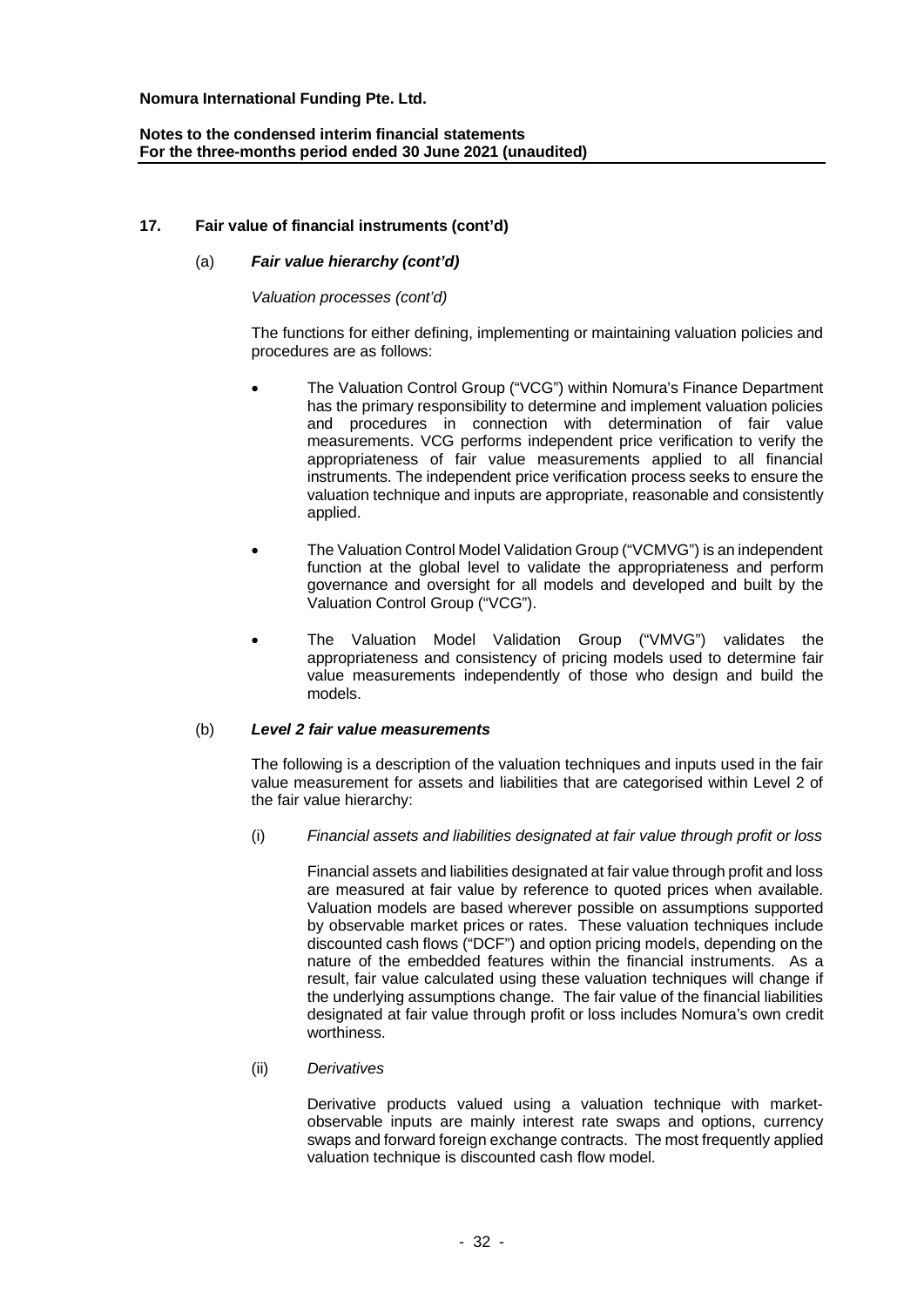# **Notes to the condensed interim financial statements For the three-months period ended 30 June 2021 (unaudited)**

# **17. Fair value of financial instruments (cont'd)**

# (c) *Level 3 fair value measurements*

(i) *Information about significant unobservable inputs used in Level 3 fair value measurements*

The following table shows the information about fair value measurements using significant unobservable inputs (Level 3):

| <b>Description</b>          | Fair value<br>as at 30 June<br>2021<br><b>USD'000</b> | <b>Valuation</b><br>techniques                 | Unobservable<br>inputs                                                                                                                            | Range                    |
|-----------------------------|-------------------------------------------------------|------------------------------------------------|---------------------------------------------------------------------------------------------------------------------------------------------------|--------------------------|
| Credit default swaps        | 28,064                                                | Discounted<br>cash flow                        | IR vs IR<br>Correlation;<br>IR vs FX<br>Correlation:<br>IR vs EQ<br>Correlation;<br>Other vs Other<br>Correlation:                                | $(98.00)\%$ to<br>99.29% |
| Equity options              | (38, 281)                                             | Discounted<br>cash flow/option<br>model        | IR vs IR<br>Correlation;<br>IR vs FX<br>Correlation;<br>IR vs EQ<br>Correlation:<br>Other vs Other<br>Correlation:<br>EQ vs Other<br>Correlation; | $(69.00)$ % to<br>95.30% |
| Foreign exchange<br>options | (4,996)                                               | <b>Discounted</b><br>cash flow/option<br>model | IR vs IR<br>Correlation;<br>IR vs FX<br>Correlation;<br>IR vs EQ<br>Correlation:<br>Other vs Other<br>Correlation;                                | $(46.00)\%$ to<br>99.89% |
| Foreign exchange<br>swaps   | 11                                                    | Discounted<br>cash flow                        | <b>FX Volatility</b>                                                                                                                              | 6.12% to<br>6.34%        |
| Interest rate options       | (17, 740)                                             | Discounted<br>cash flow/option<br>model        | IR vs IR<br>Correlation;<br>IR vs FX<br>Correlation:<br>Other vs Other<br>Correlation                                                             | $(53.00)$ % to<br>97.00% |
| Interest rate swaps         | (2,961)                                               | Discounted<br>cash flow                        | IR vs IR<br>Correlation;<br>IR vs FX<br>Correlation:<br>Other vs Other<br>Correlation                                                             | $(46.00)\%$ to<br>97.00% |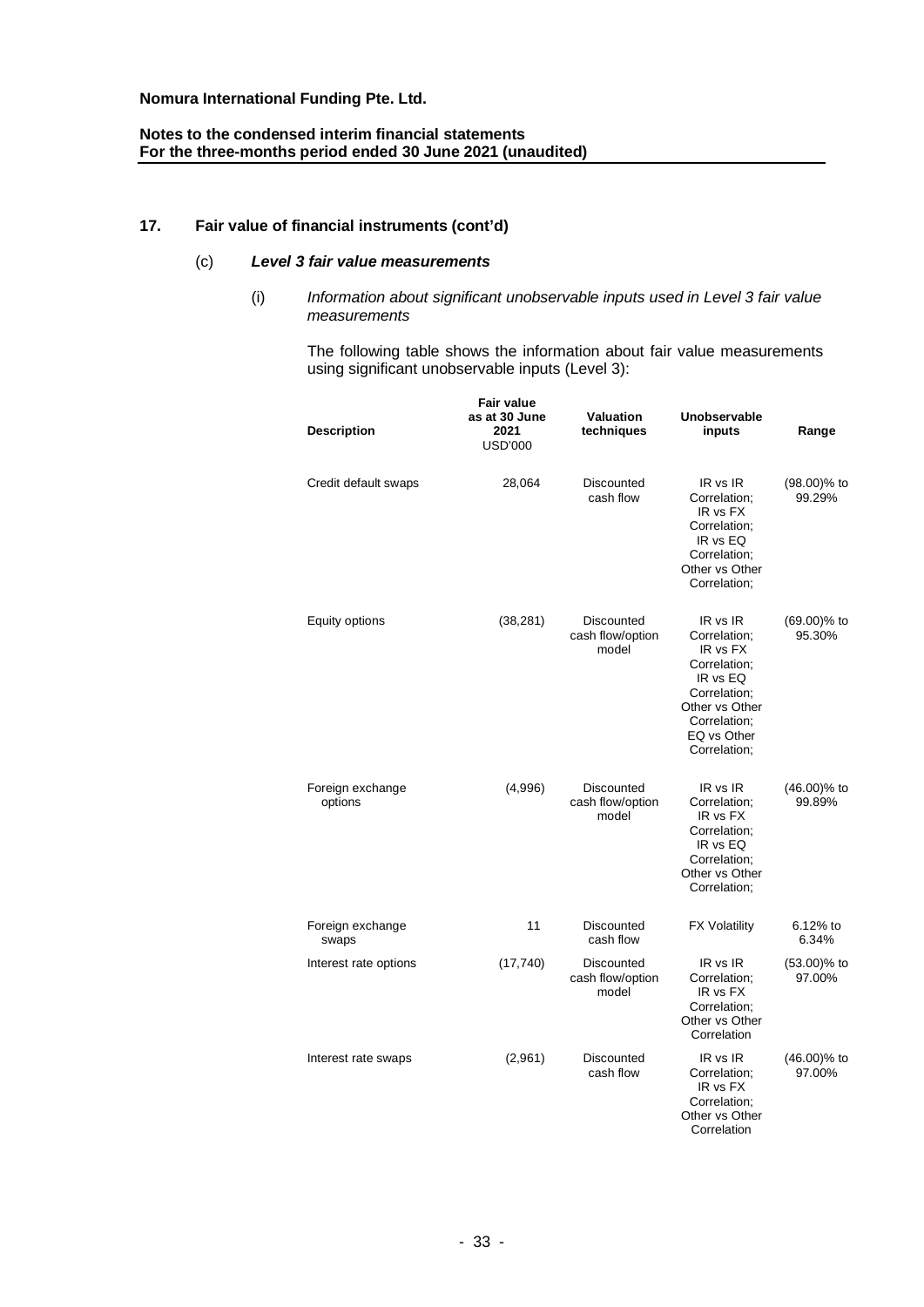# **Notes to the condensed interim financial statements For the three-months period ended 30 June 2021 (unaudited)**

# **17. Fair value of financial instruments (cont'd)**

# (c) *Level 3 fair value measurements (cont'd)*

(i) *Information about significant unobservable inputs used in Level 3 fair value measurements (cont'd)*

| <b>Description</b>          | <b>Fair value</b><br>as at<br>31 March<br>2021<br><b>USD'000</b> | <b>Valuation</b><br>techniques          | <b>Unobservable</b><br>inputs                                                                                      | Range                    |
|-----------------------------|------------------------------------------------------------------|-----------------------------------------|--------------------------------------------------------------------------------------------------------------------|--------------------------|
| Credit default<br>swaps     | 22,165                                                           | <b>Discounted</b><br>cash flow          | IR vs IR<br>Correlation;<br>IR vs FX<br>Correlation;<br>IR vs EQ<br>Correlation;<br>Other vs Other<br>Correlation  | 99.45% to<br>$(98.00)\%$ |
| Equity options              | (70, 368)                                                        | Discounted<br>cash flow/option<br>model | IR vs FX<br>Correlation;<br>IR vs EQ<br>Correlation;<br>Other vs Other<br>Correlation                              | 50.79% to<br>$(69.00)\%$ |
| Foreign exchange<br>options | (4,773)                                                          | Discounted<br>cash flow/option<br>model | IR vs FX<br>Correlation;<br>IR vs IR<br>Correlation:<br>IR vs EQ<br>Correlation;<br>Other vs Other<br>Correlation; | 99.91% to<br>$(46.00)\%$ |
| Foreign exchange<br>swaps   | 11                                                               | Discounted<br>cash flow                 | <b>FX Volatility</b>                                                                                               | 6.96% to<br>6.86%        |
| Interest rate<br>options    | (25, 653)                                                        | Discounted<br>cash flow/option<br>model | IR vs IR<br>Correlation;<br>IR vs FX<br>Correlation;<br>Other vs Other<br>Correlation                              | 97.11% to<br>$(46.00)\%$ |
| Interest rate swaps         | (2,276)                                                          | Discounted<br>cash flow                 | IR vs IR<br>Correlation:<br>Other vs Other<br>Correlation                                                          | 97.00% to<br>$(46.00)\%$ |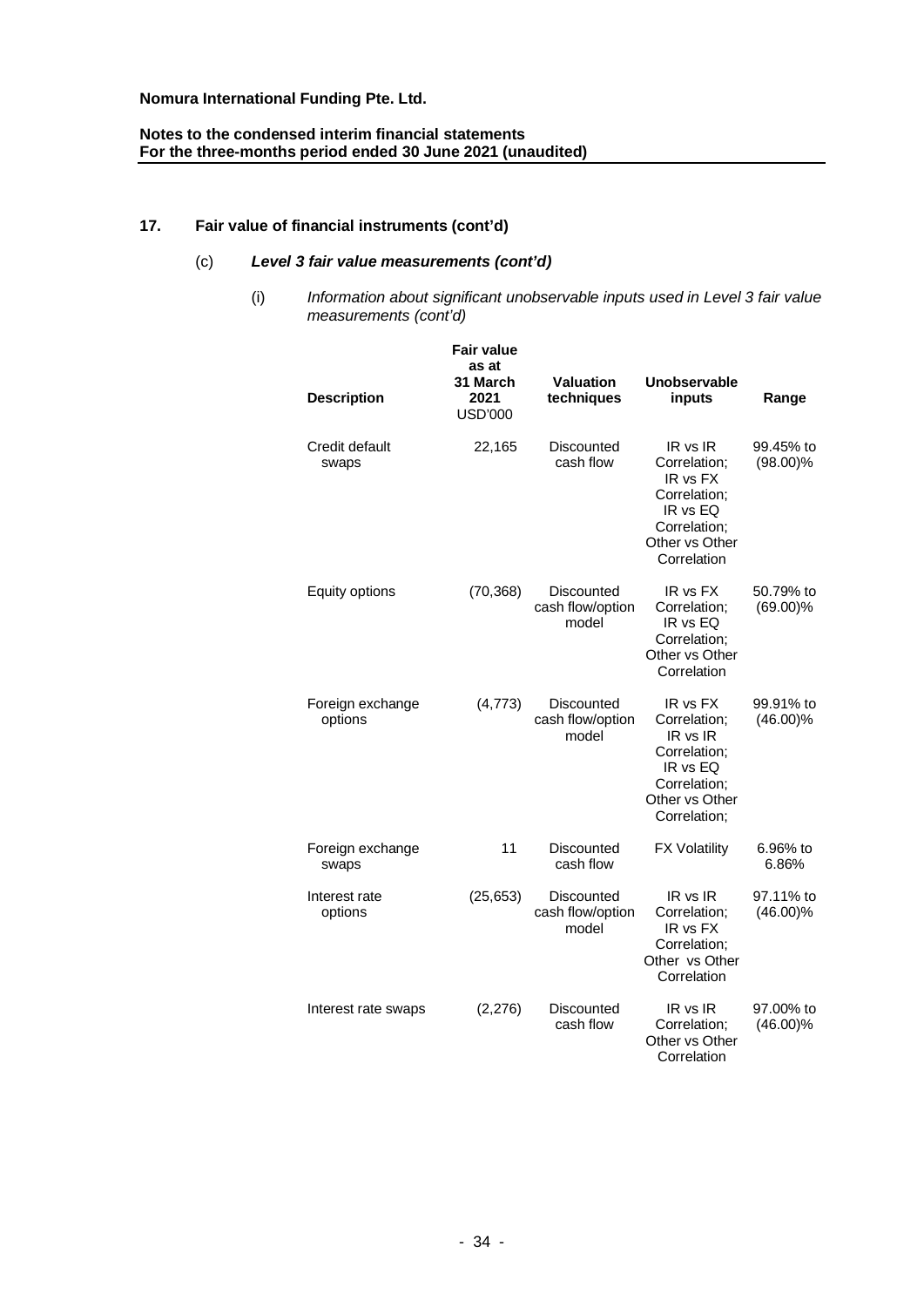# **Notes to the condensed interim financial statements For the three-months period ended 30 June 2021 (unaudited)**

# **17. Fair value of financial instruments (cont'd)**

# (c) *Level 3 fair value measurements (cont'd)*

(i) *Information about significant unobservable inputs used in Level 3 fair value measurements (cont'd)*

## Impact on fair value of Level 3 financial instruments measured at fair value of changes to key assumptions

For each class of financial instrument described in the above table, changes in each of the significant unobservable inputs and assumptions used by the Company will impact upon the determination of a fair value measurement for the financial instrument. Management does not anticipate a significant impact in the net fair value of Level 3 financial instruments at the period ended.

As the Company enters into derivative transactions to hedge its exposures to embedded derivatives and the market risks in loans and medium term notes, the increase or decrease in the value of the Level 3 portfolio will not significantly impact its profits and losses. Hedging derivative instruments offset the positions arising from the derivatives which are embedded in the debt instruments and limit the sensitivity of fair value to changes in unobservable inputs related to these financial instruments. The Company does not apply hedge accounting.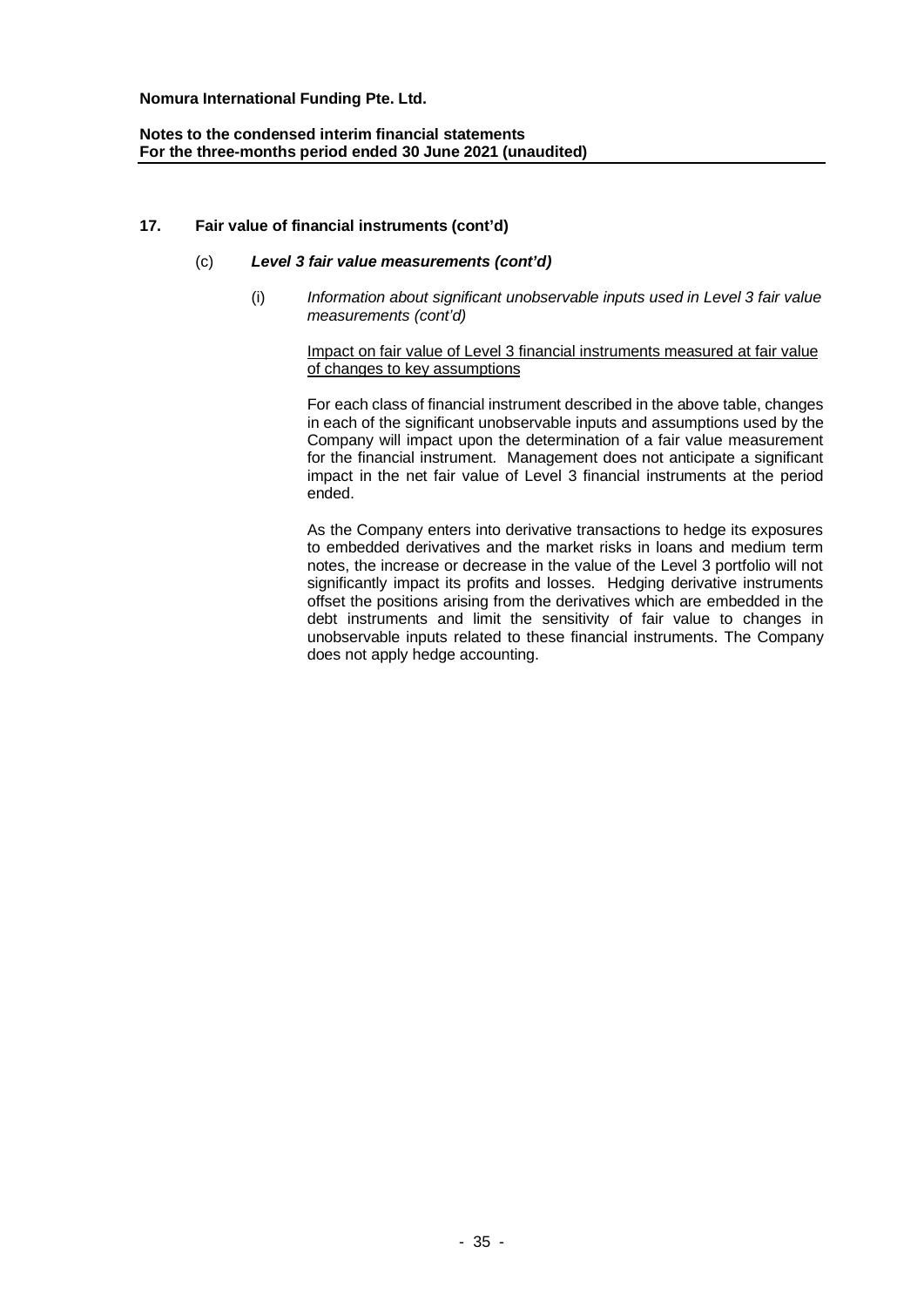# **Notes to the condensed interim financial statements For the three-months period ended 30 June 2021 (unaudited)**

# **17. Fair value of financial instruments (cont'd)**

# (c) *Level 3 fair value measurements (cont'd)*

# (ii) *Movements in Level 3 financial instruments measured at fair value*

Assets and liabilities move between Level 2 and Level 3 primarily when there is an increase or decrease in market activity related to an unobservable input, or a change in the significance of the unobservable input, with instruments classified as Level 3 if an unobservable input is deemed significant. The transfers occurred at the beginning of the reporting period.

The following table shows a reconciliation of the opening and closing amounts of Level 3 financial liabilities which are recorded at fair value:

|                                                   |                |                     |                  | Total gains/   |                            |                |
|---------------------------------------------------|----------------|---------------------|------------------|----------------|----------------------------|----------------|
|                                                   | At 1 April     |                     | <b>Transfers</b> |                | (losses) in                | At 30 June     |
|                                                   | 2021           | <b>Transfers in</b> | out              |                | Settlements profit or loss | 2021           |
|                                                   | <b>USD'000</b> | <b>USD'000</b>      | <b>USD'000</b>   | <b>USD'000</b> | <b>USD'000</b>             | <b>USD'000</b> |
| <b>Financial assets:</b>                          |                |                     |                  |                |                            |                |
| <b>Derivative financial</b><br><i>instruments</i> |                |                     |                  |                |                            |                |
| Foreign exchange<br>options                       | 474            |                     |                  |                | 38                         | 512            |
| Foreign exchange swaps                            | 11             |                     |                  |                |                            | 11             |
| Equity options                                    | 13,115         | 495                 | (8, 469)         | (1,461)        | 7,981                      | 11,661         |
| Credit default swaps                              | 52,820         |                     |                  | (2,539)        | 11,010                     | 61,291         |
| Interest rate options                             | 3,040          |                     |                  |                | 797                        | 3,837          |
| Interest rate swaps                               | 669            |                     |                  |                | (34)                       | 635            |
| Total level 3 financial<br>assets                 | 70,129         | 495                 | (8, 469)         | (4,000)        | 19,792                     | 77,947         |
| <b>Financial liabilities:</b>                     |                |                     |                  |                |                            |                |
| <b>Derivative financial</b><br><i>instruments</i> |                |                     |                  |                |                            |                |
| Foreign exchange                                  |                |                     |                  |                |                            |                |
| options                                           | 5,247          |                     |                  |                | 261                        | 5,508          |
| Equity options                                    | 83,483         | 1,098               | (11, 648)        | (1, 352)       | (21, 639)                  | 49,942         |
| Credit default swaps                              | 30,655         |                     |                  |                | 2,572                      | 33,227         |
| Interest rate options                             | 28,693         |                     |                  |                | (7, 116)                   | 21,577         |
| Interest rate swaps                               | 2,945          |                     |                  |                | 651                        | 3,596          |
| Total level 3 financial                           |                |                     |                  |                |                            |                |
| liabilities                                       | 151,023        | 1,098               | (11,648)         | (1, 352)       | (25, 271)                  | 113,850        |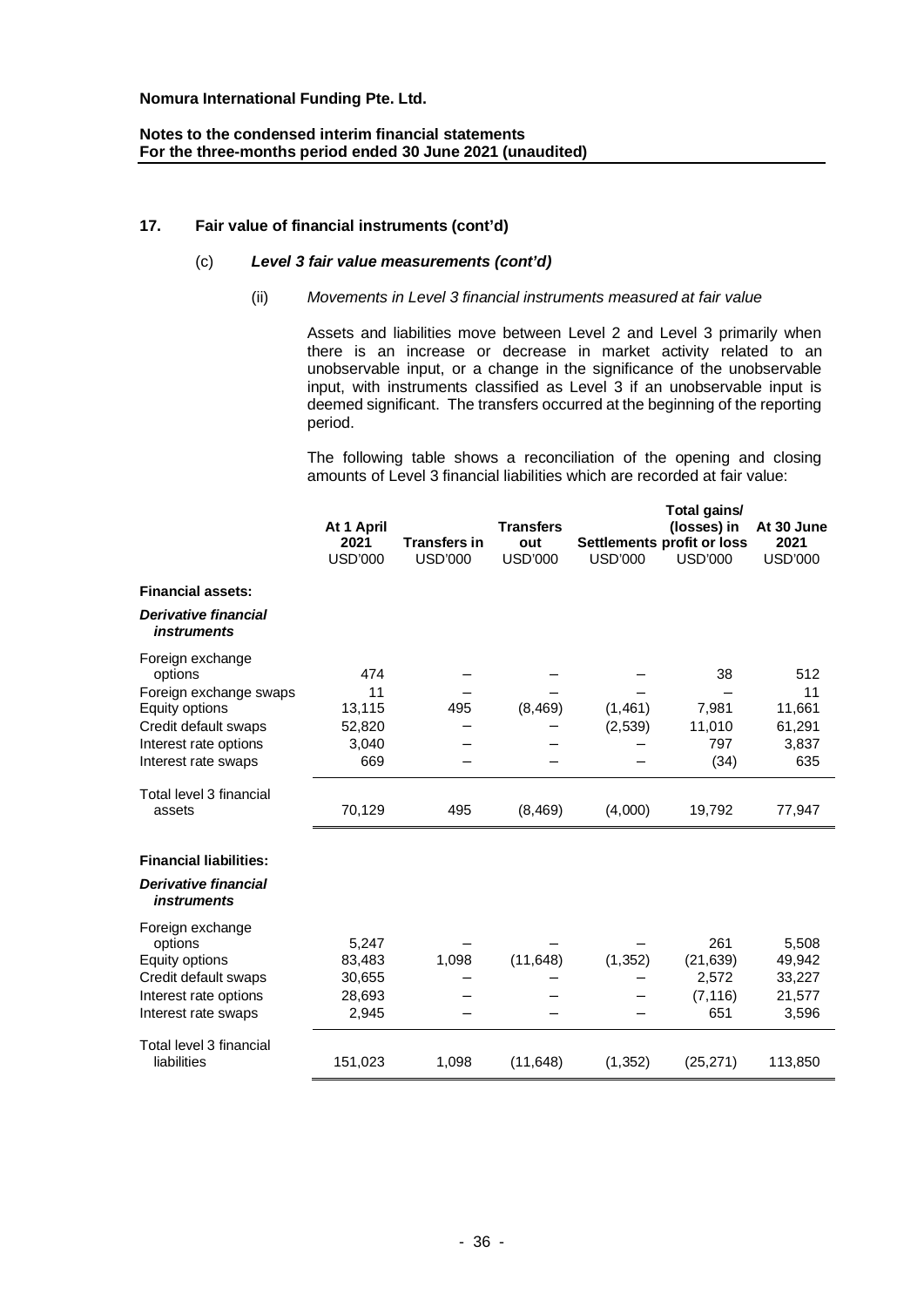# **Notes to the condensed interim financial statements For the three-months period ended 30 June 2021 (unaudited)**

# **17. Fair value of financial instruments (cont'd)**

# (c) *Level 3 fair value measurements (cont'd)*

(ii) *Movements in Level 3 financial instruments measured at fair value (cont'd)*

|                                                                                                                                                 | At 1 April<br>2020<br><b>USD'000</b>             | <b>Transfers in</b><br><b>USD'000</b> | <b>Transfers</b><br>out<br><b>USD'000</b> | <b>USD'000</b>                                                 | Total gains/<br>Settlements profit or loss<br><b>USD'000</b> | (losses) in At 31 March<br>2021<br><b>USD'000</b> |
|-------------------------------------------------------------------------------------------------------------------------------------------------|--------------------------------------------------|---------------------------------------|-------------------------------------------|----------------------------------------------------------------|--------------------------------------------------------------|---------------------------------------------------|
| <b>Financial assets:</b>                                                                                                                        |                                                  |                                       |                                           |                                                                |                                                              |                                                   |
| <b>Derivative financial</b><br><i>instruments</i>                                                                                               |                                                  |                                       |                                           |                                                                |                                                              |                                                   |
| Foreign exchange<br>options<br>Foreign exchange swaps<br>Equity options<br>Credit default swaps<br>Interest rate options<br>Interest rate swaps | 283<br>5,144<br>10,989<br>31,782<br>146<br>8     | $\overline{4}$                        | (157)<br>(22, 205)                        | (263)<br>(5, 144)<br>(10,989)<br>(31, 782)<br>(146)<br>(8)     | 454<br>11<br>13,268<br>75,025<br>3,040<br>669                | 474<br>11<br>13,115<br>52,820<br>3,040<br>669     |
| Total level 3 financial<br>assets                                                                                                               | 48,352                                           | 4                                     | (22, 362)                                 | (48, 332)                                                      | 92,467                                                       | 70,129                                            |
| <b>Financial liabilities:</b>                                                                                                                   |                                                  |                                       |                                           |                                                                |                                                              |                                                   |
| <b>Derivative financial</b><br><i>instruments</i>                                                                                               |                                                  |                                       |                                           |                                                                |                                                              |                                                   |
| Foreign exchange<br>options<br>Foreign exchange swaps<br>Equity options<br>Credit default swaps<br>Interest rate options<br>Interest rate swaps | 28,277<br>244,319<br>108,504<br>99,500<br>24,811 | 2,136<br>3,141<br>12,300              | (36, 386)                                 | (88,900)<br>(265, 577)<br>(119, 609)<br>(99, 500)<br>(24, 611) | 63,734<br>(3, 141)<br>128,827<br>41,760<br>28,693<br>2,745   | 5,247<br>83,483<br>30,655<br>28,693<br>2,945      |
| Total level 3 financial<br>liabilities                                                                                                          | 505,411                                          | 17,577                                | (36, 386)                                 | (598, 197)                                                     | 262,618                                                      | 151,023                                           |